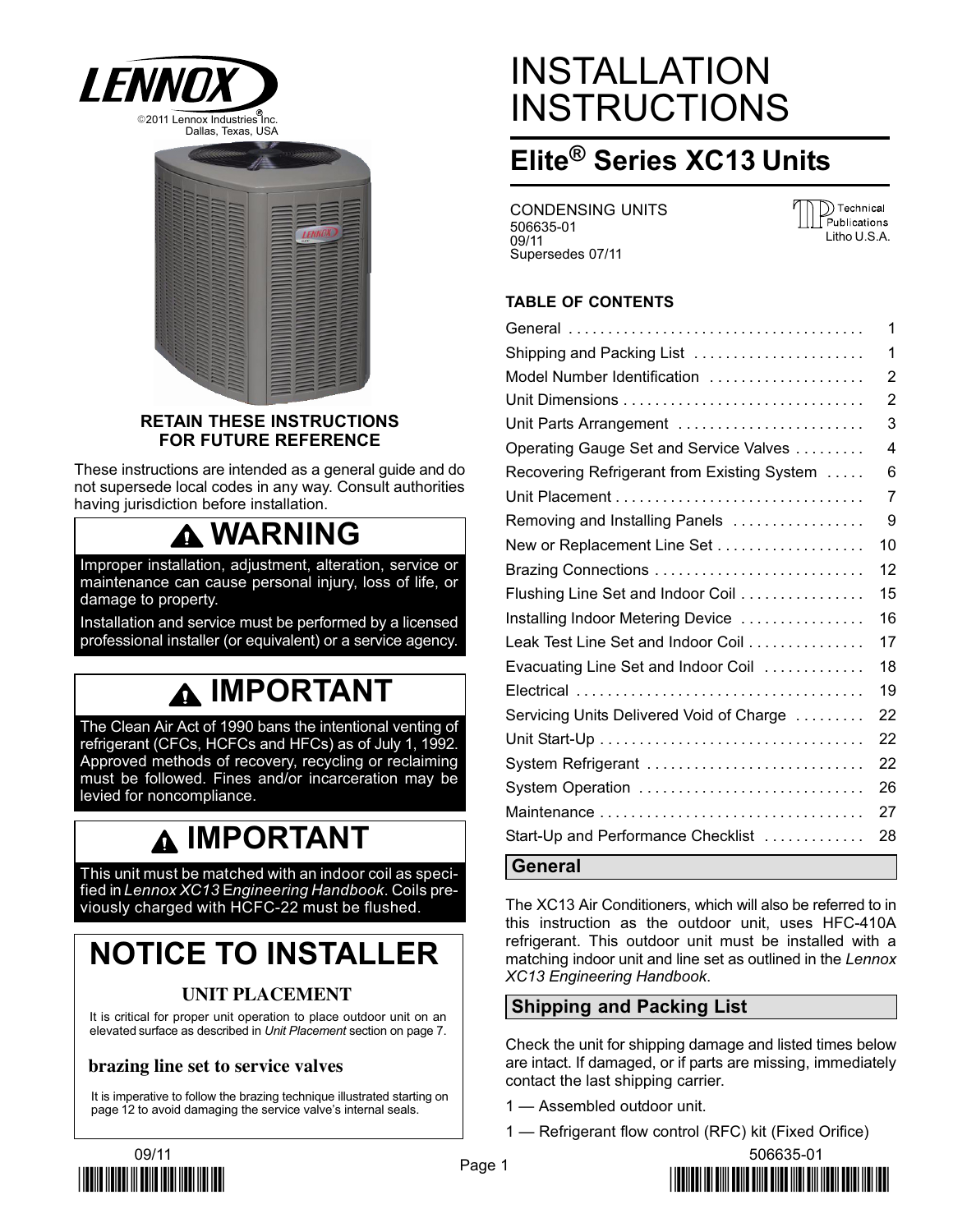### <span id="page-1-0"></span>Model Number Identification



# Unit Dimensions − Inches (mm)





Model Number A B C XC13−018−230 27 (686) 27 (686) 28 (711) XC13−024−230 XC13−030−230 31 (787) 27 (686) 28 (711) XC13−036−230 XC13−042−230 31 (787) 31 (787) 35 (889) XC13−048−230 39 (991) 31 (787) 35 (889) XC13−060−230 35 (889) 31 (787) 35 (889)



WITH ELONGATED LEGS (MEDIUM)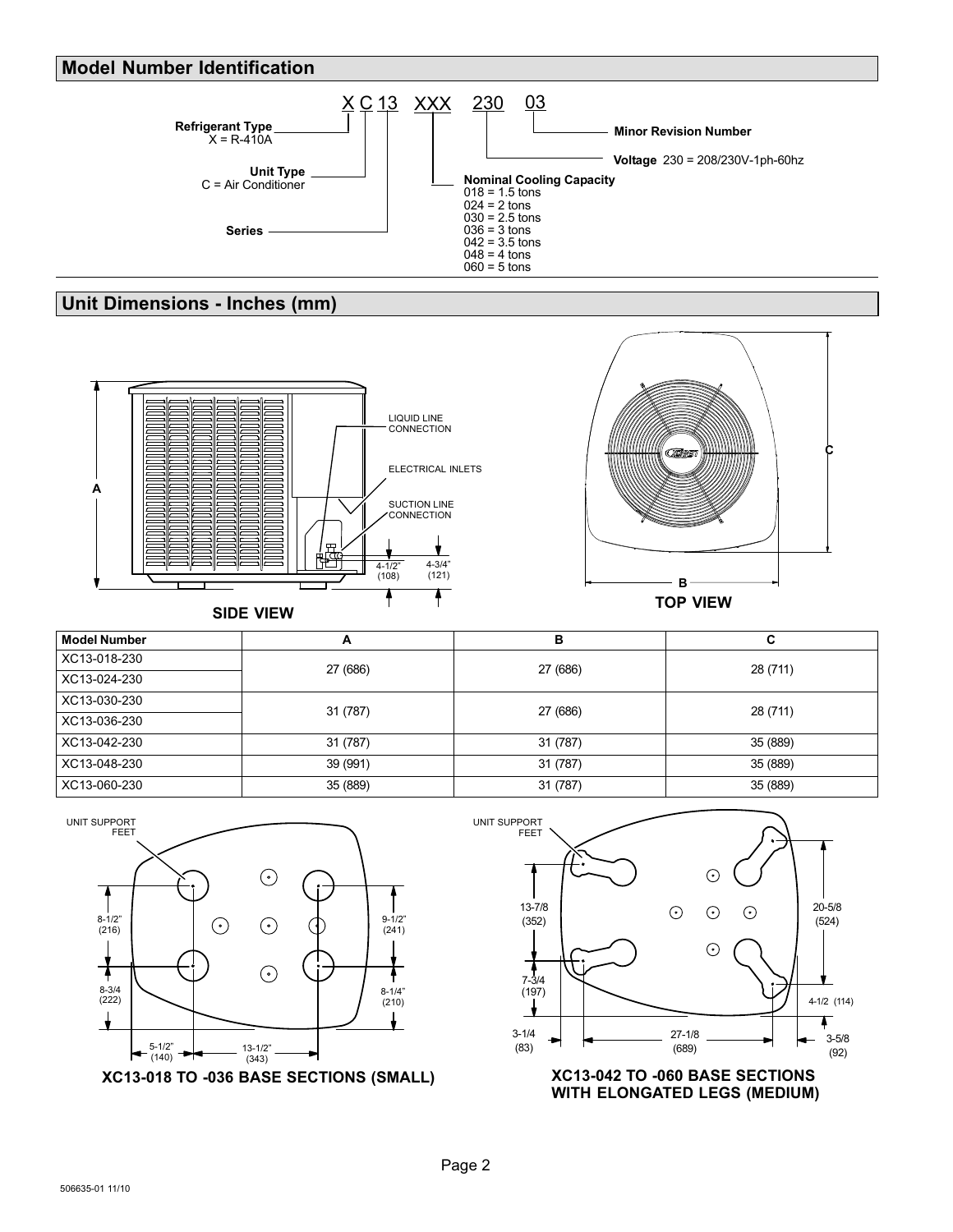# <span id="page-2-0"></span>Typical Unit Parts Arrangement



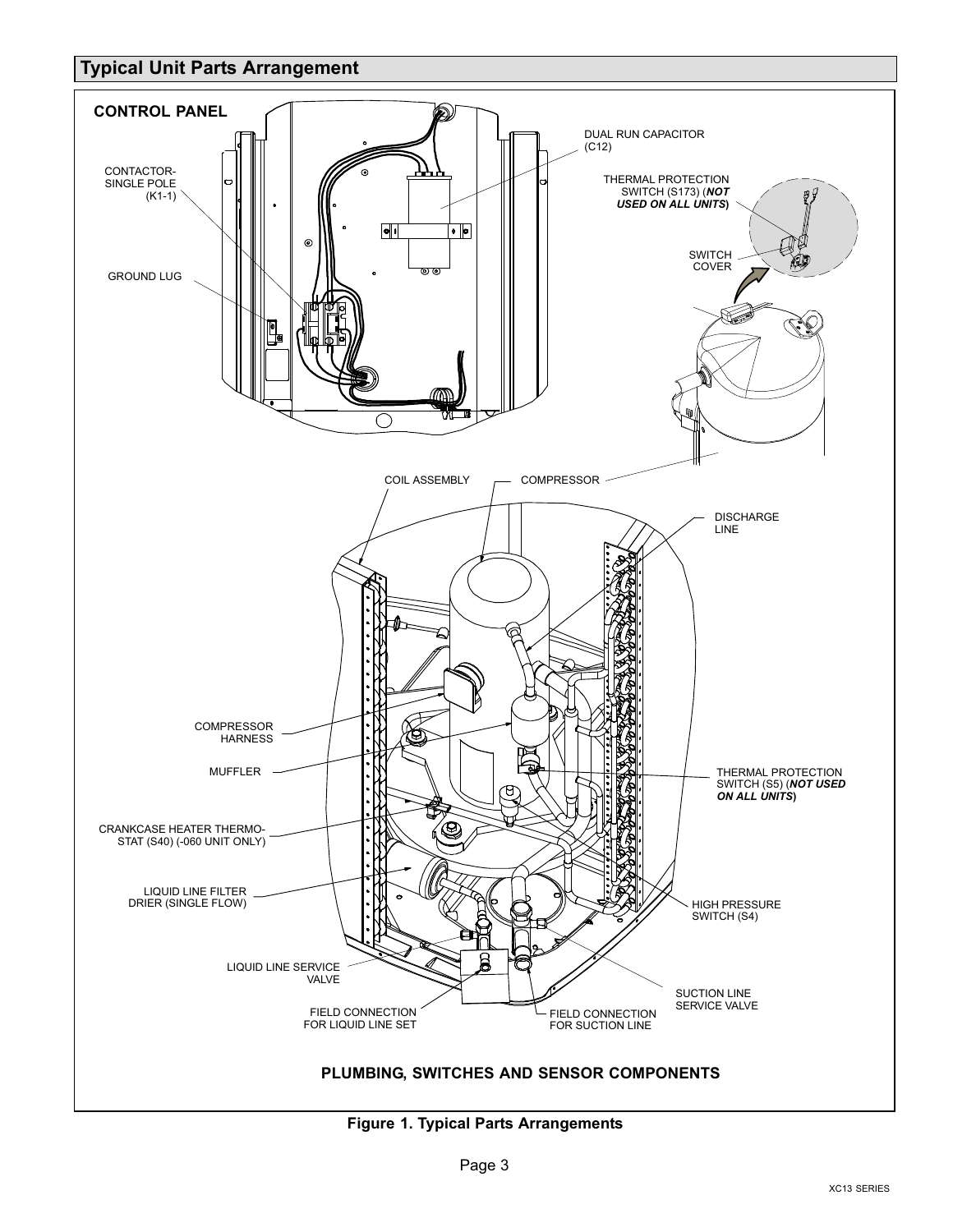# WARNING

<span id="page-3-0"></span>

Electric Shock Hazard. Can cause injury or death. Unit must be grounded in accordance with national and local codes.

Line voltage is present at all components when unit is not in operation on units with single-pole contactors. Disconnect all remote electric power supplies before opening access panel. Unit may have multiple power supplies.

# CAUTION

Physical contact with metal edges and corners while applying excessive force or rapid motion can result in personal injury. Be aware of, and use caution when working near these areas during installation or while servicing this equipment.

# Operating Gauge Set and Service Valves

These instructions are intended as a general guide and do not supersede local codes in any way. Consult authorities who have jurisdiction before installation.

## TORQUE REQUIREMENTS

When servicing or repairing heating, ventilating, and air conditioning components, ensure the fasteners are appropriately tightened. Table 1 lists torque values for fasteners.

# IMPORTANT

Only use Allen wrenches of sufficient hardness (50Rc − Rockwell Harness Scale minimum). Fully insert the wrench into the valve stem recess.

Service valve stems are factory−torqued (from 9 ft−lbs for small valves, to 25 ft−lbs for large valves) to prevent refrigerant loss during shipping and handling. Using an Allen wrench rated at less than 50Rc risks rounding or breaking off the wrench, or stripping the valve stem recess.

See the Lennox Service and Application Notes #C−08−1 for further details and information.

# **A IMPORTANT**

To prevent stripping of the various caps used, the appropriately sized wrench should be used and fitted snugly over the cap before tightening.

| <b>Parts</b>        | <b>Recommended Torque</b> |              |  |  |  |
|---------------------|---------------------------|--------------|--|--|--|
| Service valve cap   | $8$ ft. - lb.             | <b>11 NM</b> |  |  |  |
| Sheet metal screws  | 16 in $-$ lb.             | 2 NM         |  |  |  |
| Machine screws #10  | 28 in .- lb.              | 3 NM         |  |  |  |
| Compressor bolts    | 90 in .- lb.              | <b>10 NM</b> |  |  |  |
| Gauge port seal cap | $8$ ft.- lb.              | <b>11 NM</b> |  |  |  |

### USING MANIFOLD GAUGE SET

When checking the system charge, only use a manifold gauge set that features low loss anti−blow back fittings.

Manifold gauge set used with HFC−410A refrigerant systems must be capable of handling the higher system operating pressures. The gauges should be rated for use with pressures of 0 - 800 psig on the high side and a low side of 30" vacuum to 250 psig with dampened speed to 500 psi. Gauge hoses must be rated for use at up to 800 psig of pressure with a 4000 psig burst rating.

### OPERATING SERVICE VALVES

The liquid and vapor line service valves are used for removing refrigerant, flushing, leak testing, evacuating, checking charge and charging.

Each valve is equipped with a service port which has a factory−installed valve stem. Figure [2](#page-4-0) provides information on how to access and operating both angle and ball service valves.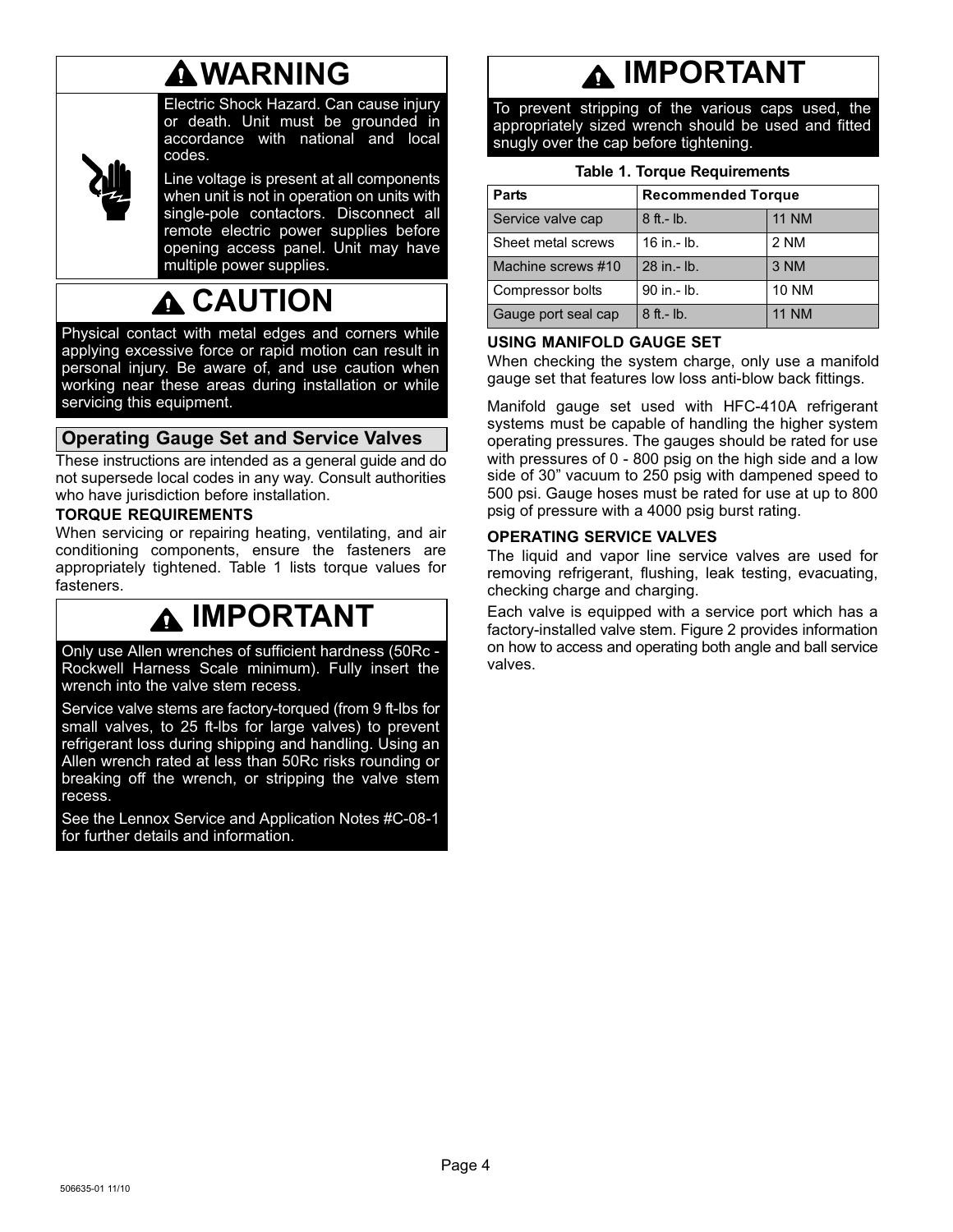<span id="page-4-0"></span>

<code>NOTE</code> — A label with specific torque requirements may be affixed to the stem cap. If the label is present, use the specified torque.

Figure 2. Angle and Ball Service Valves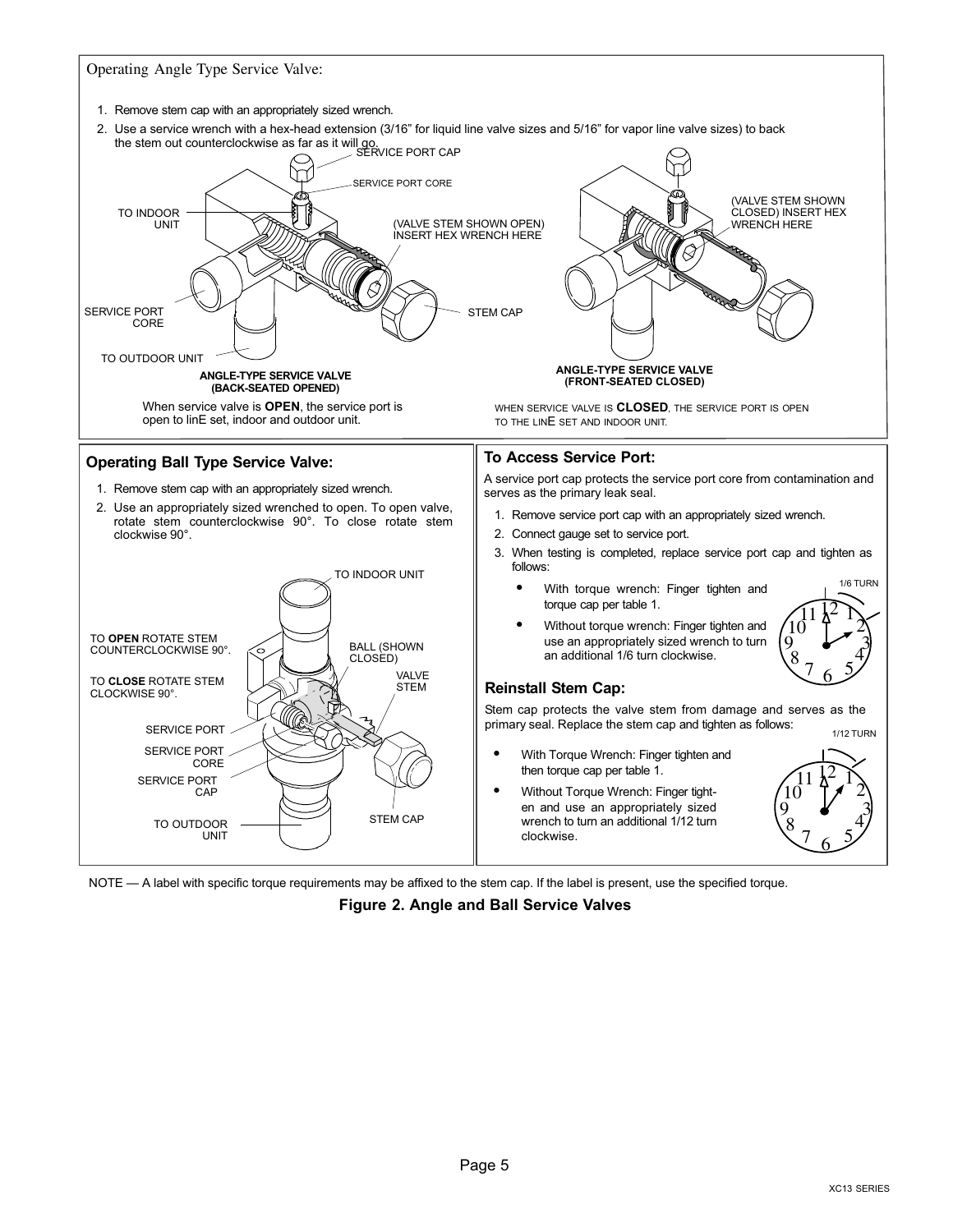<span id="page-5-0"></span>

Use this method if the existing outdoor unit is equipped with manual shut−off valves, and you plan to use new HCFC−22 refrigerant to flush the system.

The following devices could prevent full system charge recovery into the outdoor unit:

- Outdoor unit's high or low-pressure switches (if applicable) when tripped can cycle the compressor OFF.
- Compressor can stop pumping due to tripped internal pressure relief valve.
- Compressor has internal vacuum protection that is designed to unload the scrolls (compressor stops pumping) when the pressure ratio meets a certain value or when the suction pressure is as high as 20 psig. (Compressor suction pressures should never be allowed to go into a vacuum. Prolonged operation at low suction pressures will result in overheating of the scrolls and permanent damage to the scroll tips, drive bearings and internal seals.)

Once the compressor can not pump down to a lower pressure due to one of the above system conditions, shut off the vapor valve. Turn OFF the main power to unit and use a recovery machine to recover any refrigerant left in the indoor coil and line set.

Perform the following task:

- A Start the existing HCFC−22 system in the cooling mode and close the liquid line valve.
- B Use the compressor to pump as much of the existing HCFC-22 refrigerant into the outdoor unit until the outdoor system is full. Turn the outdoor unit main power OFF and use a recovery machine to remove the remaining refrigerant from the system.

NOTE — It may be necessary to bypass the low pressure switches (if equipped) to ensure complete refrigerant evacuation.

- C When the low side system pressures reach 0 psig, close the vapor line valve.
- D Check gauges after shutdown to confirm that the valves are not allowing refrigerant to flow back into the low side of the system.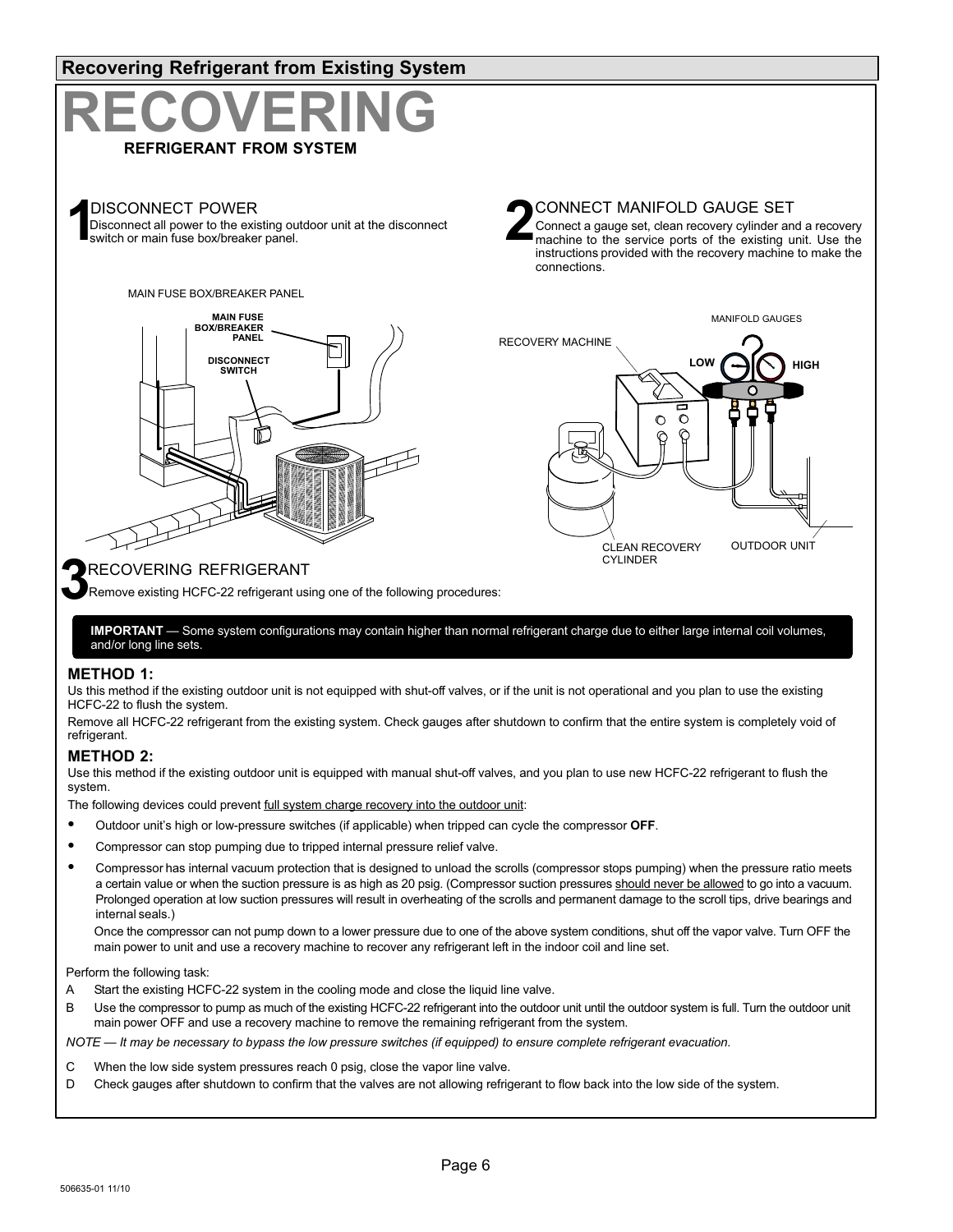<span id="page-6-0"></span>

Figure 3. Installation Clearances

# New Outdoor Unit Placement

# **A CAUTION**

In order to avoid injury, take proper precaution when lifting heavy objects.

See Unit Dimensions on page 3 for sizing mounting slab, platforms or supports. Refer to figure 3 for mandatory installation clearance requirements.

### POSITIONING CONSIDERATIONS

Consider the following when positioning the unit:

- Some localities are adopting sound ordinances based on the unit's sound level registered from the adjacent property, not from the installation property. Install the unit as far as possible from the property line.
- When possible, do not install the unit directly outside a window. Glass has a very high level of sound transmission. For proper placement of unit in relation to a window see the provided illustration in figure [4,](#page-7-0) detail A.

### PLACING UNIT ON SLAB

When installing unit at grade level, the top of the slab should be high enough above grade so that water from higher ground will not collect around the unit. The slab should have a slope tolerance as described in figure [4](#page-7-0), detail B.

NOTE — If necessary for stability, anchor unit to slab as described in figure [4,](#page-7-0) detail D.

### ELEVATING THE UNIT

Units are outfitted with elongated support feet as illustrated in figure [4,](#page-7-0) detail C.

If additional elevation is necessary, raise the unit by extending the height of the unit support feet. This may be achieved by using a 2 inch (50.8mm) Schedule 40 female threaded adapter.

The specified coupling will fit snuggly into the recessed portion of the feet. Use additional 2 inch (50.8mm) Schedule 40 male threaded adaptors which can be threaded into the female threaded adaptors to make additional adjustments to the level of the unit.

NOTE — Keep the height of extenders short enough to ensure a sturdy installation. If it is necessary to extend further, consider a different type of field−fabricated framework that is sturdy enough for greater heights.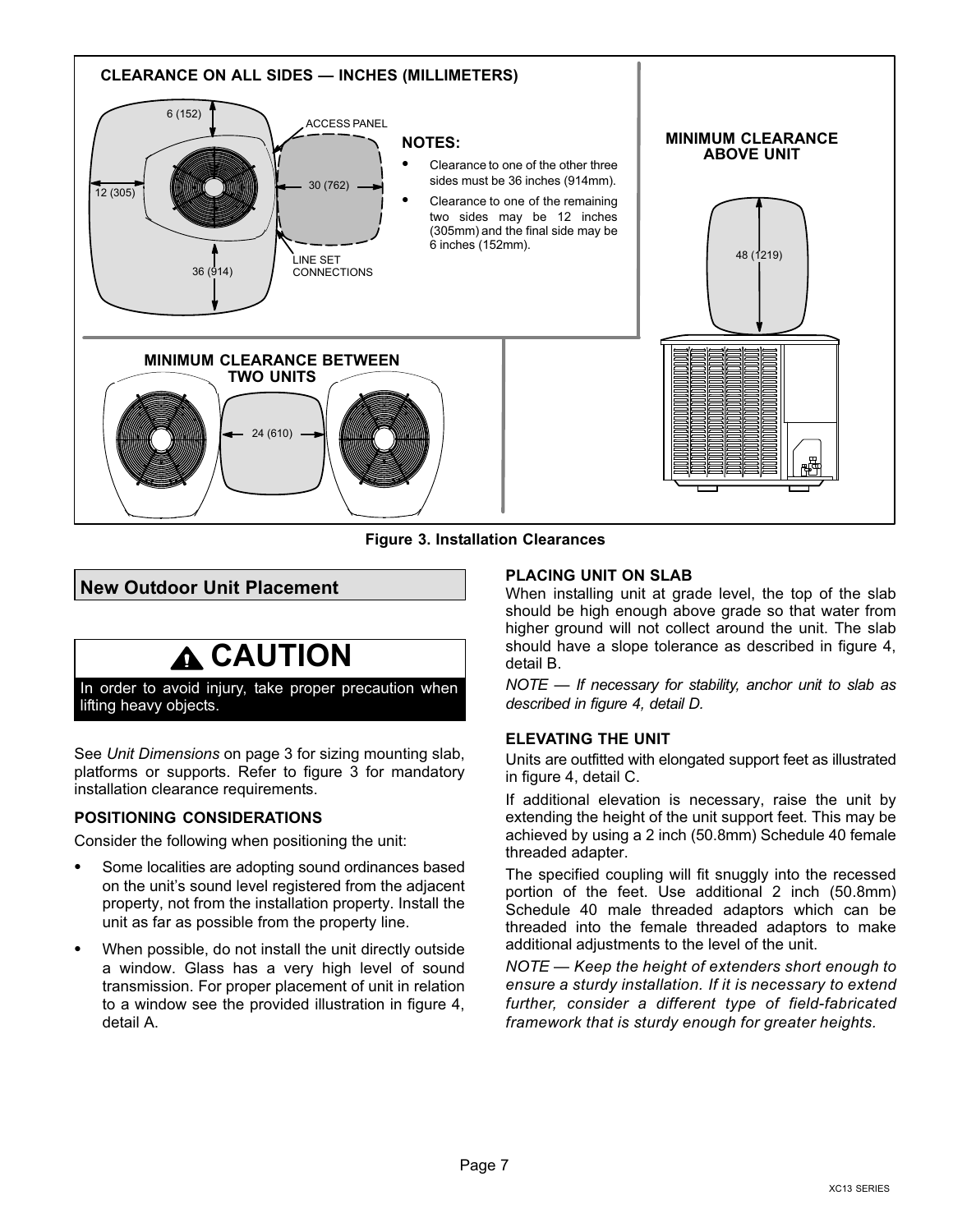<span id="page-7-0"></span>

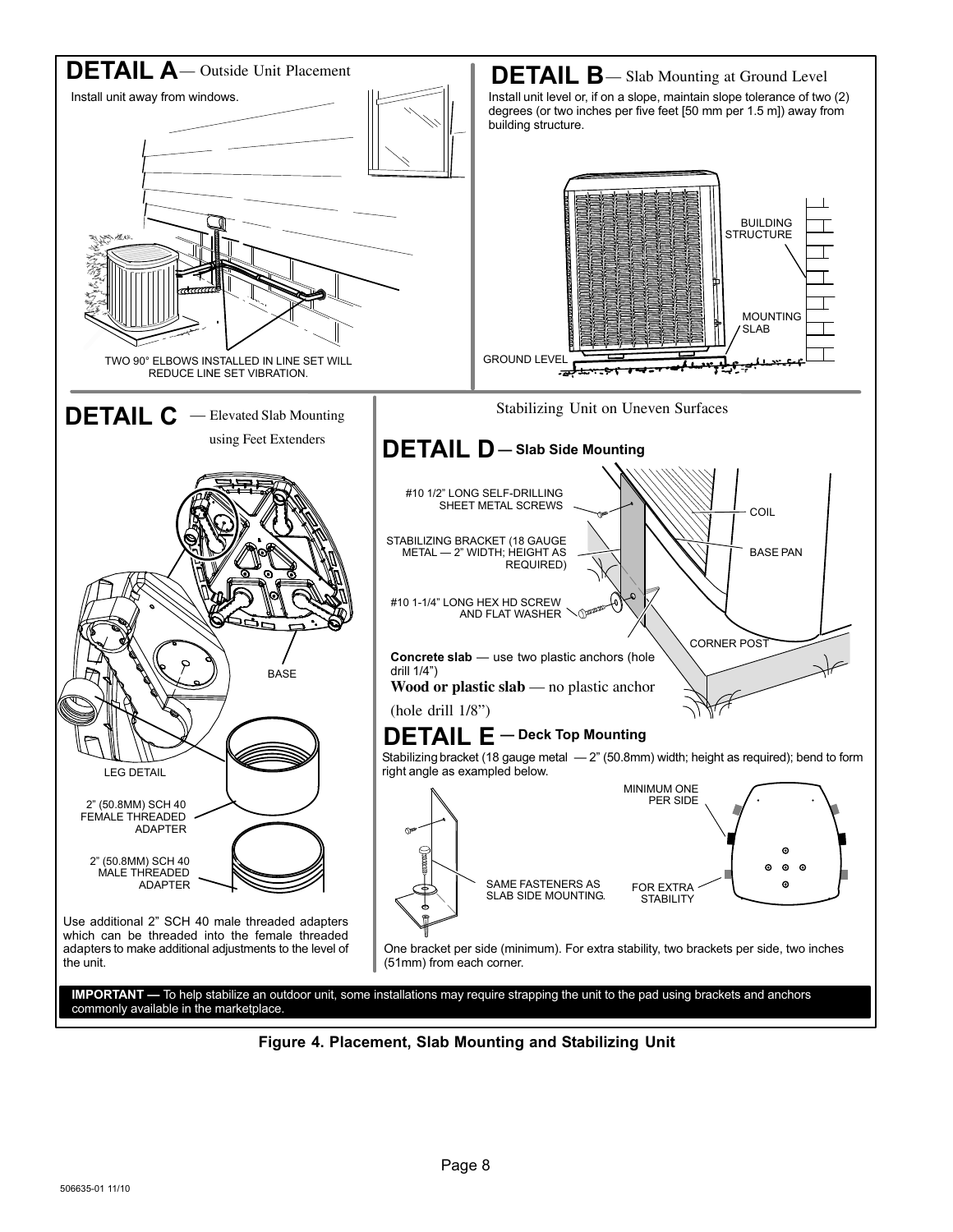#### <span id="page-8-0"></span>ROOF MOUNTING

Install the unit a minimum of 6 inches (152 mm) above the roof surface to avoid ice build−up around the unit. Locate the unit above a load bearing wall or area of the roof that can adequately support the unit. Consult local codes for rooftop applications.

# **NOTICE**

### Roof Damage!

This system contains both refrigerant and oil. Some rubber roofing material may absorb oil and cause the rubber to swell when it comes into contact with oil. The rubber will then bubble and could cause leaks. Protect the roof surface to avoid exposure to refrigerant and oil during service and installation. Failure to follow this notice could result in damage to roof surface.

### LOUVERED PANEL REMOVAL

Remove the louvered panels as follows:

- 1. Remove two screws, allowing the panel to swing open slightly.
- 2. Hold the panel firmly throughout this procedure. Rotate bottom corner of panel away from hinged corner post until lower three tabs clear the slots as illustrated in detail B.
- 3. Move panel down until lip of upper tab clears the top slot in corner post as illustrated in detail A.

### LOUVERED PANEL INSTALLATION

Position the panel almost parallel with the unit as illustrated in detail D with the screw side as close to the unit as possible. Then, in a continuous motion:

- 1. Slightly rotate and guide the lip of top tab inward as illustrated in detail A and C; then upward into the top slot of the hinge corner post.
- 2. Rotate panel to vertical to fully engage all tabs.
- 3. Holding the panel's hinged side firmly in place, close the right−hand side of the panel, aligning the screw holes.
- 4. When panel is correctly positioned and aligned, insert the screws and tighten.

#### Detail C

MAINTAIN MINIMUM PANEL ANGLE (AS CLOSE TO PARALLEL WITH THE UNIT AS POSSIBLE) WHILE INSTALLING PANEL.



Figure 5. Removing and Installing Panels

Removing and Installing Panels

# IMPORTANT

Do not allow panels to hang on unit by top tab. Tab is for alignment and not designed to support weight of panel.

# WARNING

To prevent personal injury, or damage to panels, unit or structure, be sure to observe the following:

While installing or servicing this unit, carefully stow all removed panels out of the way, so that the panels will not cause injury to personnel, nor cause damage to objects or structures nearby, nor will the panels be subjected to damage (e.g., being bent or scratched).

While handling or stowing the panels, consider any weather conditions, especially windy conditions, that may cause panels to be blown around and battered.

IMPORTANT! DO NOT ALLOW PANELS TO HANG ON UNIT BY TOP TAB. TAB IS FOR ALIGNMENT AND NOT DESIGNED TO SUPPORT WEIGHT OF PANEL.

PANEL SHOWN SLIGHTLY ROTATED TO ALLOW TOP TAB TO EXIT (OR ENTER) TOP SLOT FOR REMOVING (OR INSTALLING) PANEL.

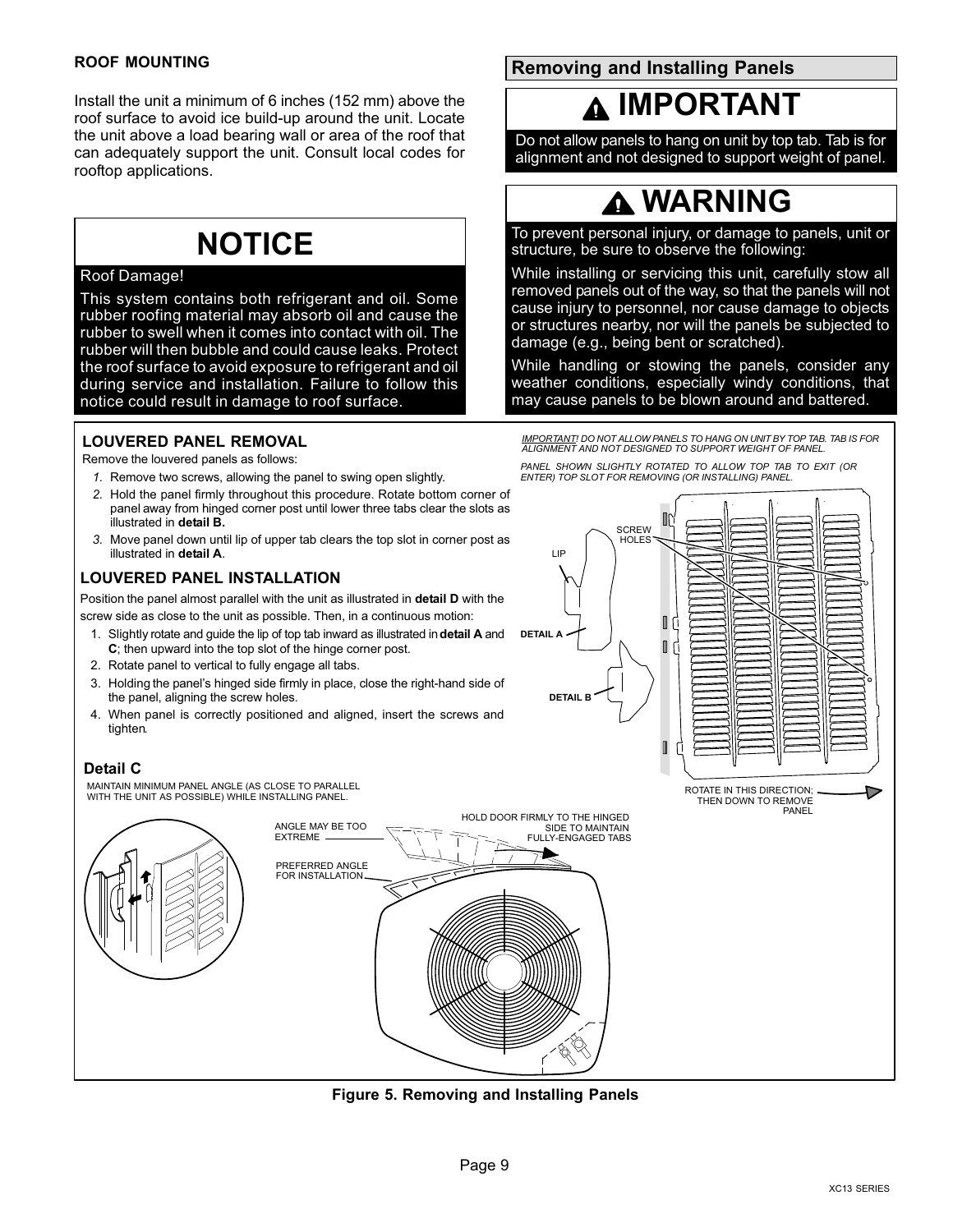### <span id="page-9-0"></span>New or Replacement Line Set

#### REFRIGERANT LINE SET

This section provides information on installation or replacement of existing line set. If new or replacement line set is not being installed then proceed to Brazing Connections on page [12.](#page-11-0)

# IMPORTANT

Lennox highly recommends changing line set when converting the existing system from HCFC−22 to HFC-410A. If that is not possible and the line set is the proper size as reference in table 2, use the procedure outlined under Flushing the System on page 13.

If refrigerant lines are routed through a wall, then seal and isolate the opening so vibration is not transmitted to the building. Pay close attention to line set isolation during installation of any HVAC system. When properly isolated from building structures (walls, ceilings. floors), the refrigerant lines will not create unnecessary vibration and subsequent sounds. See figure [6](#page-10-0) for recommended installation practices. Also, consider the following when placing and installing a high−efficiency outdoor unit.

Liquid lines that meter the refrigerant, such as RFC1 liquid lines, must not be used in this application. Existing line set of proper size as listed in table 2 may be reused. If system was previously charged with HCFC-22 refrigerant, then existing line set must be flushed (see Flushing Line Set and Indoor Coil on pag[e15](#page-14-0)).

Field refrigerant piping consists of liquid and vapor lines from the outdoor unit to the indoor unit coil (braze connections). Use Lennox L15 (sweat, non−flare) series line set, or field−fabricated refrigerant line sizes as listed in table 2.

NOTE — When installing refrigerant lines longer than 50 feet, see the Lennox Refrigerant Piping Design and Fabrication Guidelines, CORP. 9351−L9, or contact Lennox Technical Support Product Applications for assistance.

To obtain the correct information from Lennox, be sure to communicate the following information:

- Model (XC13) and size of unit (e.g. −036).
- Line set diameters for the unit being installed as listed in table 2 and total length of installation.
- Number of elbows vertical rise or drop in the piping.

The compressor is charged with sufficient Polyol ester oil for line set lengths up to 50 feet. Recommend adding oil to system based on the amount of refrigerant charge in the system. No need to add oil in system with 20 pounds of refrigerant or less. For systems over 20 pounds − add one ounce of every five pounds of refrigerant.

Recommended topping−off POE oils are Mobil EAL ARCTIC 22 CC or ICI EMKARATE™ RL32CF.

# IMPORTANT

Mineral oils are not compatible with HFC−410A. If oil must be added, it must be a Polyol Ester oil.

| <b>Model Number</b> | <b>Valve Field Connections</b>                                                |                             | <b>Recommended Line Set</b> |                     |                                           |  |  |  |  |  |
|---------------------|-------------------------------------------------------------------------------|-----------------------------|-----------------------------|---------------------|-------------------------------------------|--|--|--|--|--|
|                     | <b>Liquid Line</b>                                                            | <b>Suction Line</b>         | <b>Liquid Line</b>          | <b>Suction Line</b> | L15 Line Sets                             |  |  |  |  |  |
| XC13-018-230        |                                                                               |                             |                             |                     |                                           |  |  |  |  |  |
| XC13-024-230        | 3/8 in. (10 mm)                                                               | 3/4 in. (19 mm)             | 3/8 in. (10 mm)             | 3/4 in. (19 mm)     | L15-41 $-$ 15 ft. - 50 ft. (4.6 m - 15 m) |  |  |  |  |  |
| XC13-030-230        |                                                                               |                             |                             |                     |                                           |  |  |  |  |  |
| XC13-036-230        |                                                                               |                             |                             |                     |                                           |  |  |  |  |  |
| XC13-042-230        | 3/8 in. (10 mm)                                                               | 7/8 in. (22 mm)             | 3/8 in. (10 mm)             | 7/8 in. (22 mm)     | L15-65 $-15$ ft. - 50 ft. (4.6 m - 15 m)  |  |  |  |  |  |
| XC13-048-230        |                                                                               |                             |                             |                     |                                           |  |  |  |  |  |
| XC13-060-230        | 3/8 in. (10 mm)                                                               | 1-1/8 in. $(29 \text{ mm})$ | 3/8 in. (10 mm)             | 1-1/8 in. (29 mm)   | <b>Field Fabricated</b>                   |  |  |  |  |  |
|                     | NOTE — Some applications may required a field provided 7/8" to 1-1/8" adapter |                             |                             |                     |                                           |  |  |  |  |  |

Table 2. Refrigerant Line Set — Inches (mm)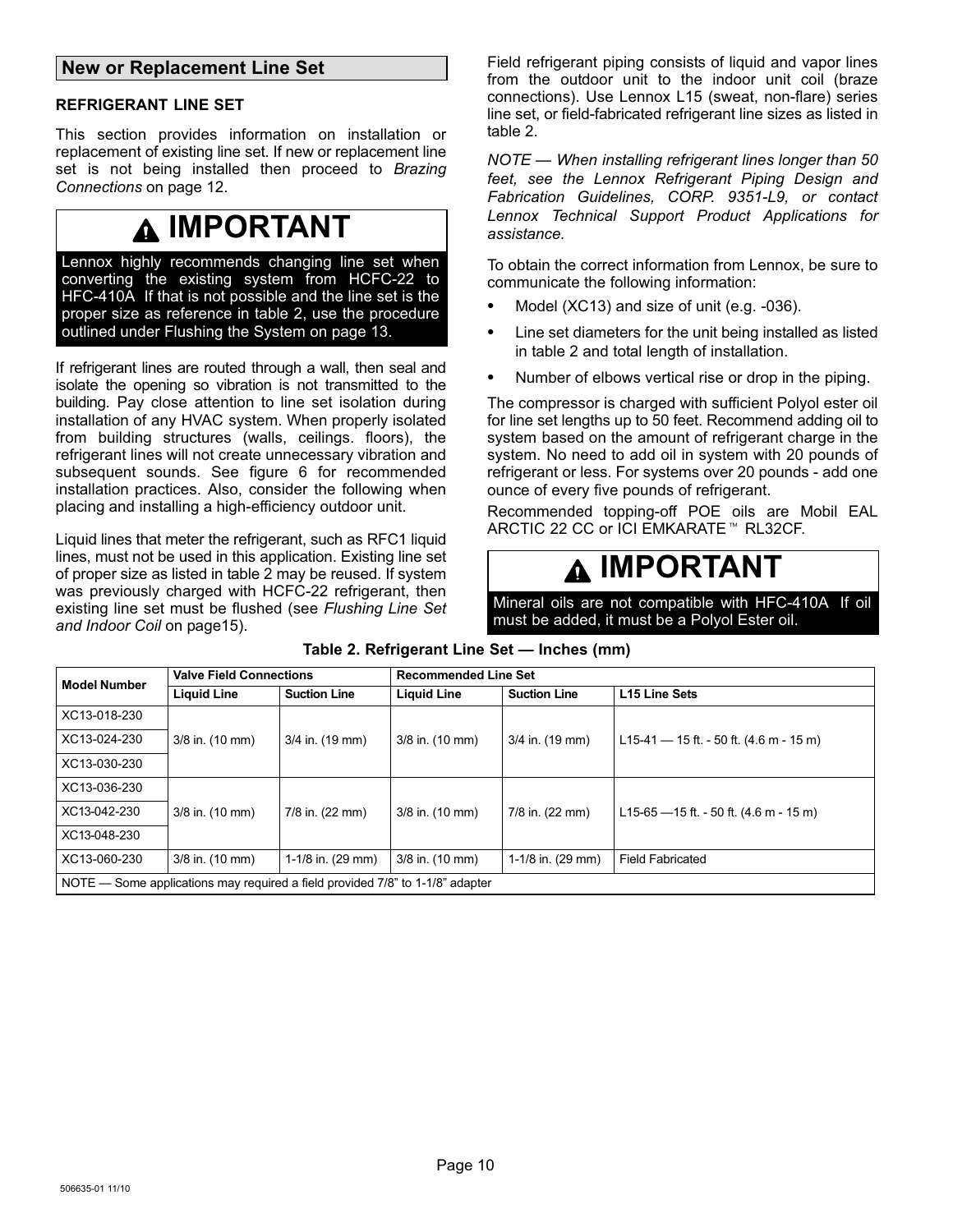<span id="page-10-0"></span>



Figure 6. Line Set Installation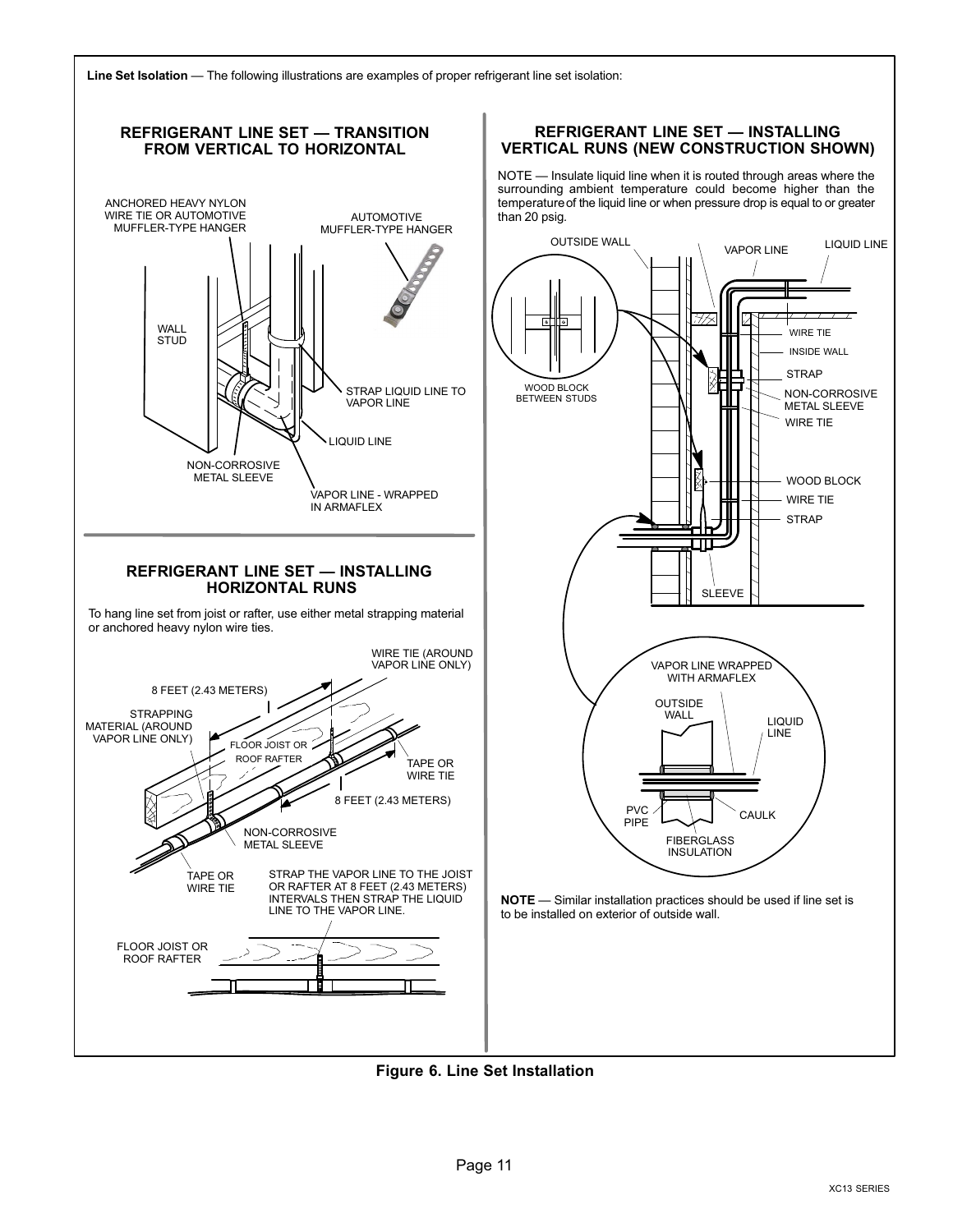# <span id="page-11-0"></span>Brazing Connections

Use the procedures outline in figures [7](#page-12-0) and [8](#page-13-0) for brazing line set connections to service valves.

# WARNING

Polyol Ester (POE) oils used with HFC−410A refrigerant absorb moisture very quickly. It is very important that the refrigerant system be kept closed as much as possible. DO NOT remove line set caps or service valve stub caps until you are ready to make connections.

# WARNING



Danger of fire. Bleeding the refrigerant charge from only the high side may result in pressurization of the low side shell and suction tubing. Application of a brazing torch to a pressurized system may result in ignition of the refrigerant and oil mixture - Check the high and low pressures before applying heat.



WARNING

When using a high pressure gas such as dry nitrogen to pressurize a refrigeration or air conditioning system, use a regulator that can control the pressure down to 1 or 2 psig (6.9 to 13.8 kPa).

# **A** CAUTION

Brazing alloys and flux contain materials which are hazardous to your health.

Avoid breathing vapors or fumes from brazing operations. Perform operations only in well−ventilated areas.

Wear gloves and protective goggles or face shield to protect against burns.

Wash hands with soap and water after handling brazing alloys and flux.

# **A IMPORTANT**

Connect gauge set low pressure side to vapor line service valve and repeat procedure starting at paragraph 4 for brazing the liquid line to service port valve.

# **A IMPORTANT**

Allow braze joint to cool before removing the wet rag from the service valve. Temperatures above 250ºF can damage valve seals.

# IMPORTANT

Use silver alloy brazing rods with 5% minimum silver alloy for copper−to−copper brazing. Use 45% minimum alloy for copper−to−brass and copper−to−steel brazing.



# WARNING

Fire, Explosion and Personal Safety Hazard.

Failure to follow this warning could result in damage, personal injury or death.

Never use oxygen to pressurize or purge refrigeration lines. Oxygen, when exposed to a spark or open flame, can cause fire and/or an explosion, that could result in property damage, personal injury or death.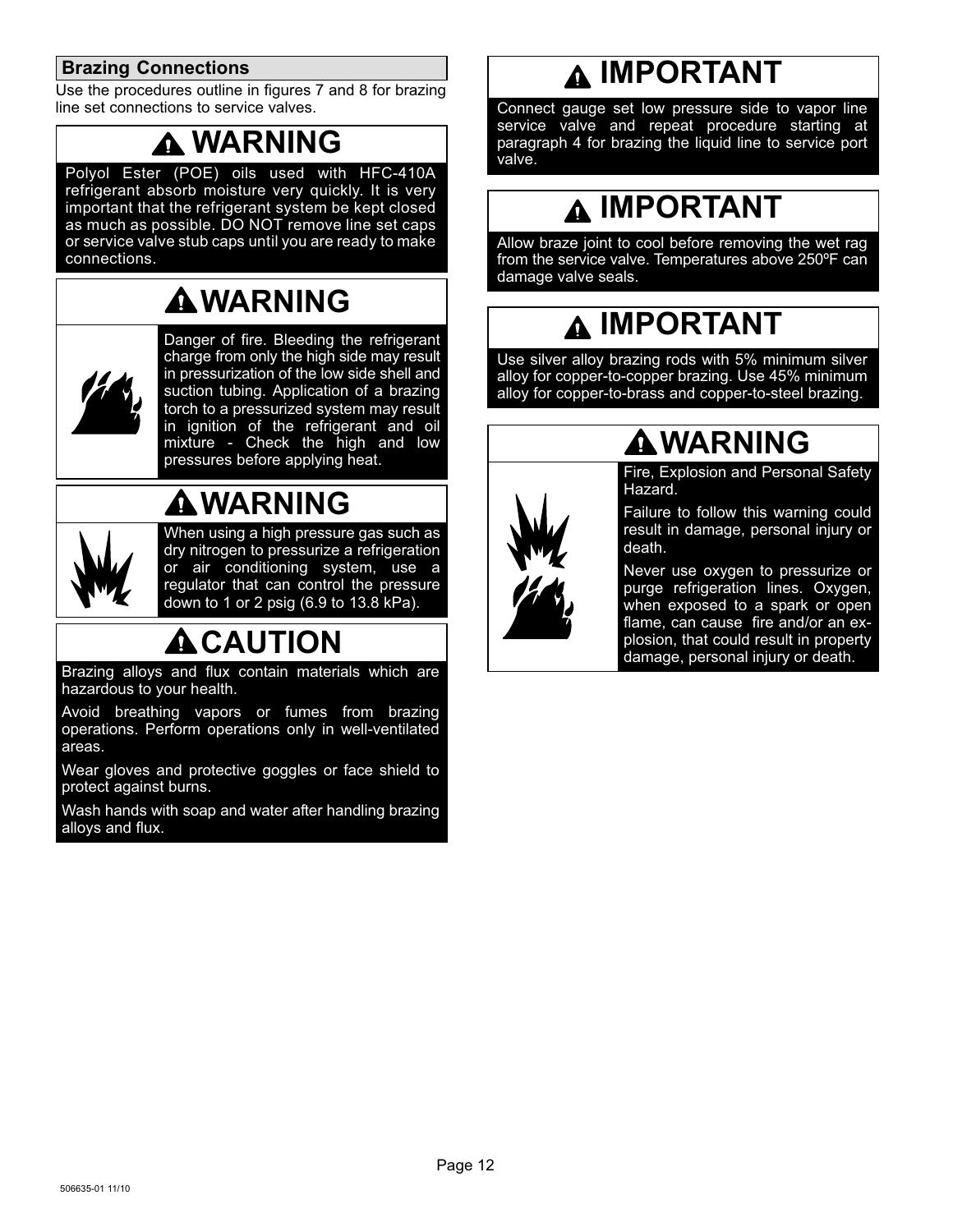<span id="page-12-0"></span>

Figure 7. Brazing Procedures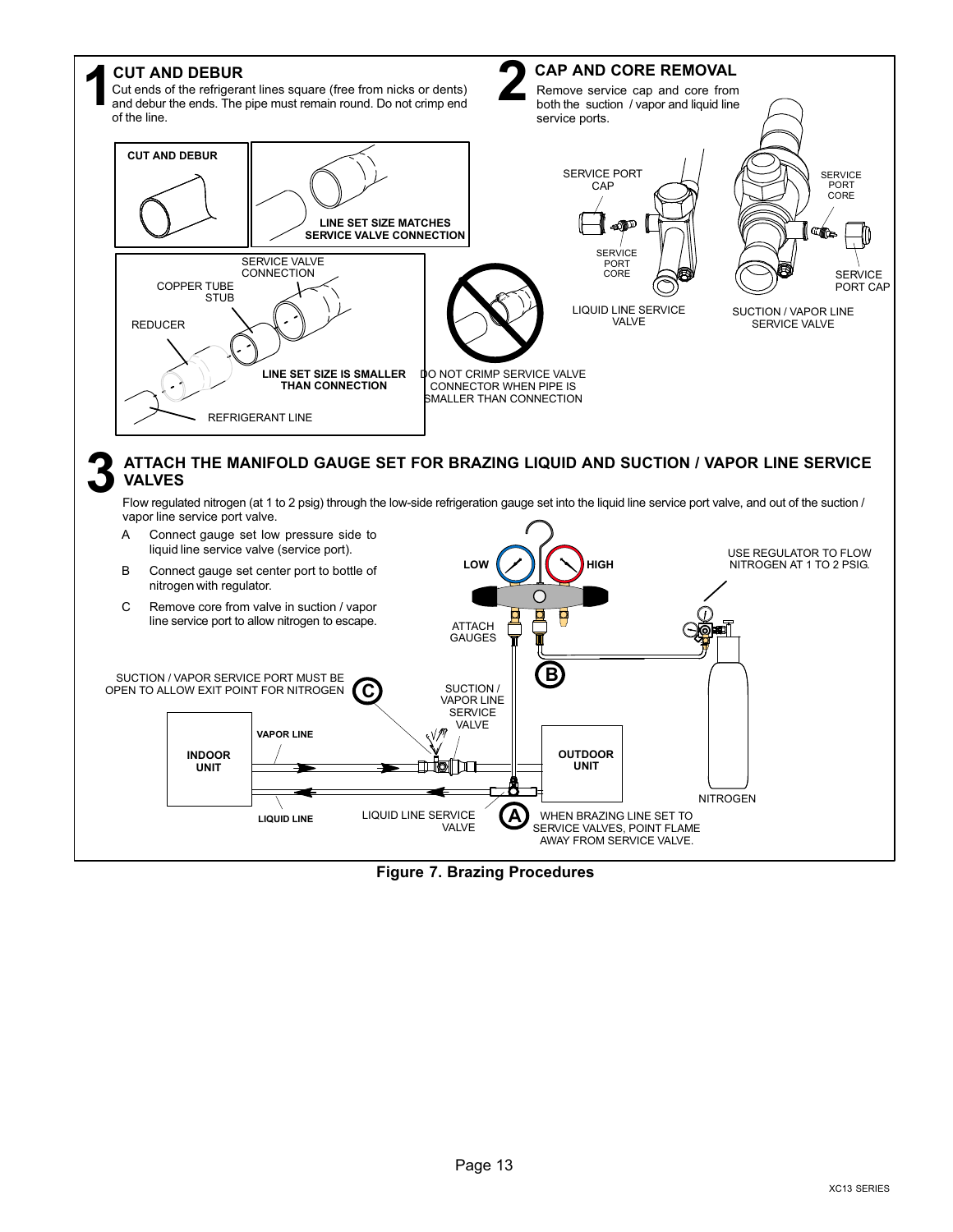# <span id="page-13-0"></span>WRAP SERVICE VALVES

To help protect service valve seals during brazing, wrap water saturated cloths around service valve bodies and copper tube stubs. Use 4 additional water saturated cloths underneath the valve body to protect the base paint.

# FLOW NITROGEN

Flow regulated nitrogen (at 1 to 2 psig) through the refrigeration gauge set into the valve stem port connection on the liquid service valve and out of the suction / vapor valve and out of the suction / vapor valve stem po

# BRAZE LINE SET 6

Wrap both service valves with water saturated cloths as illustrated here and as mentioned in step 4, before brazing to line set. Water saturated cloths must remain water saturated throughout the brazing and cool−down process.

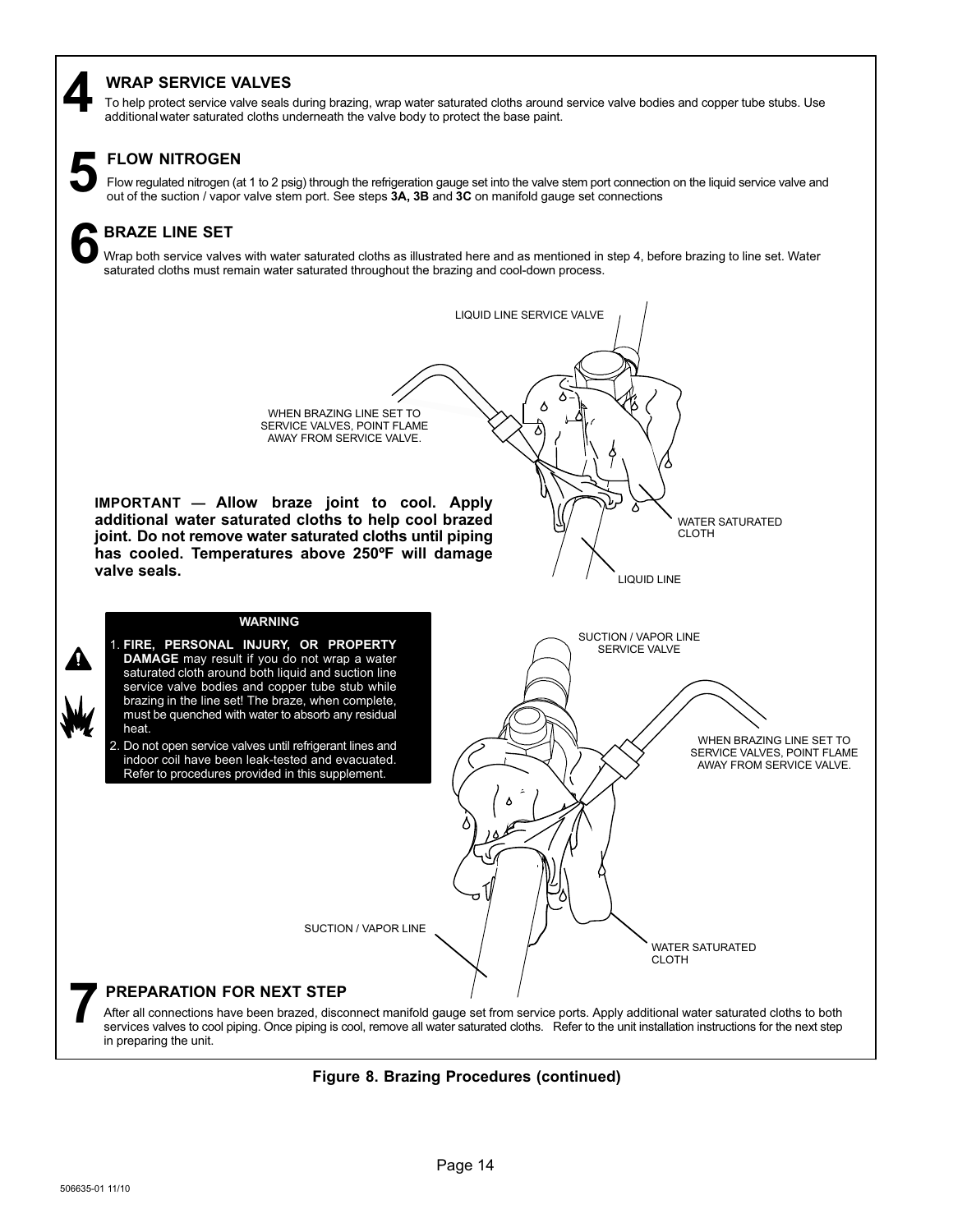# <span id="page-14-0"></span>Flushing Line Set and Indoor Coil





- On fully cased coils, remove the coil access and plumbing panels. B Remove any shipping clamps holding the liquid line and distributor assembly.
- C Disconnect the equalizer line from the check expansion valve equalizer line fitting on the vapor line.
- D Remove the vapor line sensing bulb.
- E Disconnect the liquid line from the check expansion valve at the liquid line assembly.
- F Disconnect the check expansion valve from the liquid line orifice housing. Take care not to twist or damage distributor tubes during this process.
- G Remove and discard check expansion valve and the two Teflon<sup>®</sup> rings. H Use a field−provided fitting to temporary reconnect the liquid line to the indoor unit's liquid line orifice housing.

### FLUSHING LINE SET

The line set and indoor unit coil must be flushed with at least the same amount of clean refrigerant that previously charged the system. Check the charge in the flushing cylinder before proceeding.

- recovery machine to pull a vacuum on the existing system line A Set the recovery machine for liquid recovery and start the recovery machine. Open the gauge set valves to allow the set and indoor unit coil.
- B Invert the cylinder of clean HCFC−22 and open its valve to allow liquid refrigerant to flow into the system through the vapor line valve. Allow the refrigerant to pass from the cylinder and through the line set and the indoor unit coil before it enters the recovery machine.
- C After all of the liquid refrigerant has been recovered, switch the recovery machine to vapor recovery so that all of the HCFC−22 vapor is recovered. Allow the recovery machine to pull down to 0 the system.
- D Close the valve on the inverted HCFC−22 drum and the gauge set valves. Pump the remaining refrigerant out of the recovery machine and turn the machine off.

#### Figure 9. Installing Indoor Expansion Valve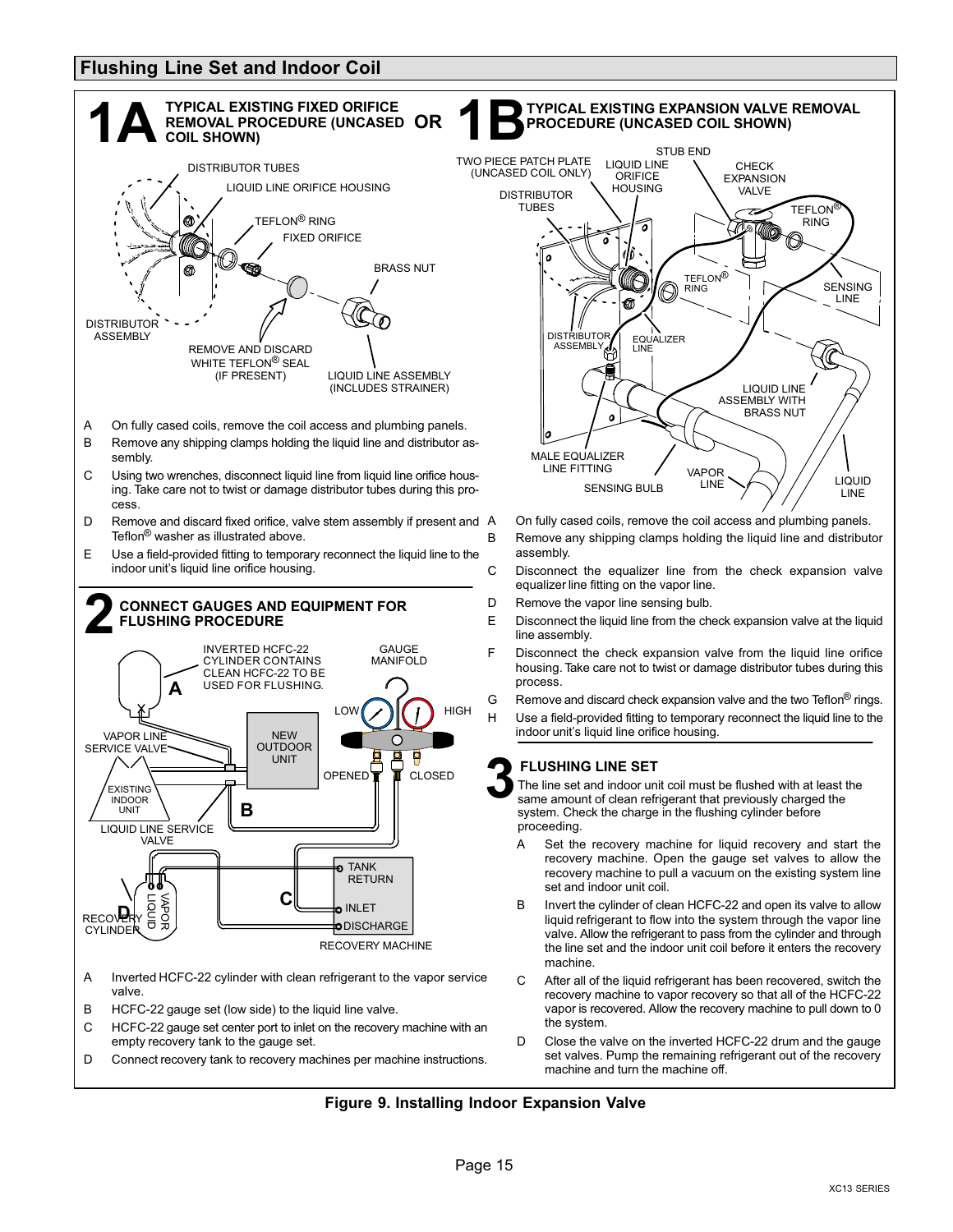# <span id="page-15-0"></span>Installing Indoor Metering Device

This outdoor unit is designed for use in systems that use either fixed orifice or expansion valve metering devices at the indoor coil.

 If using a fixed orifice metering device, use the the one provided with the outdoor unit. The metering device is located in the installation instruction bag. For installing the orifice, reverse the procedure outlined in figure [9,](#page-14-0) 1A.



mounted external to the coil casing. sensing bulb installation for bulb positioning.

### EQUALIZER LINE INSTALLATION

- A Remove and discard either the flare seal cap or flare nut with copper flare seal bonnet from the equalizer line port on the vapor line as illustrated in the figure to the right.
- B Remove and discard either the flare seal cap or flare nut with copper flare seal bonnet from the equalizer line port on the vapor line as illustrated in the figure to the right.



- See the Lennox XC13 Engineering Handbook for approved expansion valve kit match−ups. The expansion valve unit can be installed internal or external to the indoor coil. In applications where an uncased coil is being installed in a field−provided plenum, install the expansion valve in a manner that will provide access for field servicing of the expansion valve. Refer to below illustration for reference during installation of expansion valve unit.
- A Remove the field−provided fitting that temporary reconnected the liquid line to the indoor unit's distributor assembly.
- B Install one of the provided Teflon<sup>®</sup> rings around the stubbed end of the expansion valve and lightly lubricate the connector threads and expose surface of the Teflon® ring with refrigerant oil.



- C Attach the stubbed end of the expansion valve to the liquid line orifice housing. Finger tighten and use an appropriately sized wrench to turn an additional 1/2 turn clockwise as illustrated in the figure above, or 20 ft−lb.
- D Place the remaining Teflon<sup>®</sup> washer around the other end of the expansion valve. Lightly lubricate connector threads and expose surface of the Teflon® ring with refrigerant oil.
- E Attach the liquid line assembly to the expansion valve. Finger tighten and use an appropriately sized wrench to turn an additional 1/2 turn clockwise as illustrated in the figure above or 20 ft−lb.

### SENSING BULB INSTALLATION

A Attach the vapor line sensing bulb in the proper orientation as illustrated to the right using the clamp and screws provided.

**NOTE** — Confirm proper thermal contact between vapor line and expansion bulb before insulating the sensing bulb once installed.



B Connect the equalizer line from the expansion valve to the equalizer vapor port on the vapor line. Finger tighten the flare nut plus 1/8 turn (7 ft−lbs) as illustrated below.



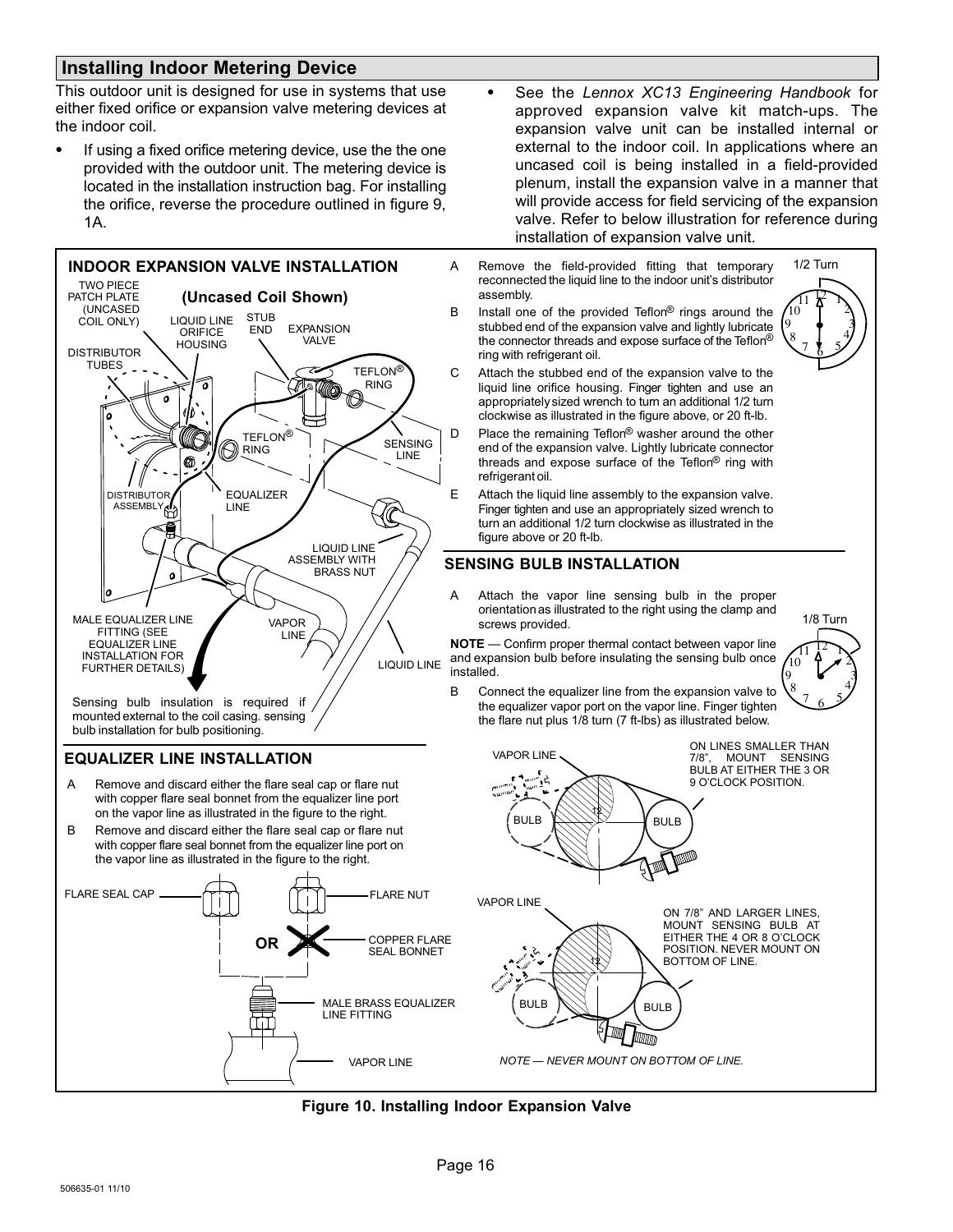# IMPORTANT

<span id="page-16-0"></span>The Environmental Protection Agency (EPA) prohibits the intentional venting of HFC refrigerants during maintenance, service, repair and disposal of appliance. Approved methods of recovery, recycling or reclaiming must be followed.

# IMPORTANT

If this unit is being matched with an approved line set or indoor unit coil which was previously charged with mineral oil, or if it is being matched with a coil which was manufactured before January of 1999, the coil and line set must be flushed prior to installation. Take care to empty all existing traps. Polyol ester (POE) oils are used in Lennox units charged with HFC−410A refrigerant. Residual mineral oil can act as an insulator, preventing proper heat transfer. It can also clog the expansion device, and reduce the system performance and capacity.

Failure to properly flush the system per the instructions below will void the warranty.

# 1 CONNECT GAUGE SET

Connect an HFC-410A manifold gauge set high pressure hose to the vapor valve service port.

**NOTE** — Normally, the high pressure hose is connected to the liquid line port. However, connecting it to the vapor port better protects the manifold gauge set from high pressure damage.

B With both manifold valves closed, connect the cylinder of HFC−410A refrigerant to the center port of the manifold gauge set.

NOTE - Later in the procedure, the HFC−410A container will be replaced by the nitrogen container.



# **TEST FOR LEAKS**

After the line set has been connected to the indoor and outdoor units, check the line set connections and indoor unit for leaks. Use the following procedure to test for leaks:

HFC−410A

- A With both manifold valves closed, connect the cylinder of HFC−410A refrigerant to the center port of the manifold gauge set. Open the valve on the HFC−410A cylinder (vapor only).
- B Open the high pressure side of the manifold to allow HFC−410A into the line set and indoor unit. Weigh in a trace amount of HFC−410A. [A trace amount is a maximum of two ounces (57 g) refrigerant or three pounds (31 kPa) pressure]. Close the valve on the HFC−410A cylinder and the valve on the high pressure side of the manifold gauge set. Disconnect the HFC−410A cylinder.
- C Connect a cylinder of dry nitrogen with a pressure regulating valve to the center port of the manifold gauge set.
- D Adjust dry nitrogen pressure to 150 psig (1034 kPa). Open the valve on the high side of the manifold gauge set in order to pressurize the line set and the indoor unit.
- E After a few minutes, open one of the service valve ports and verify that the refrigerant added to the system earlier is measurable with a leak detector.
- F After leak testing disconnect gauges from service ports.

## Figure 11. Leak Test

### Leak Test Line Set and Indoor Coil

# WARNING



When using a high pressure gas such as dry nitrogen to pressurize a refrigeration or air conditioning system, use a regulator that can control the pressure down to 1 or 2 psig (6.9 to 13.8 kPa).

# IMPORTANT

Leak detector must be capable of sensing HFC refrigerant.

# **A WARNING**

Refrigerant can be harmful if it is inhaled. Refrigerant must be used and recovered responsibly.

Failure to follow this warning may result in personal injury or death.

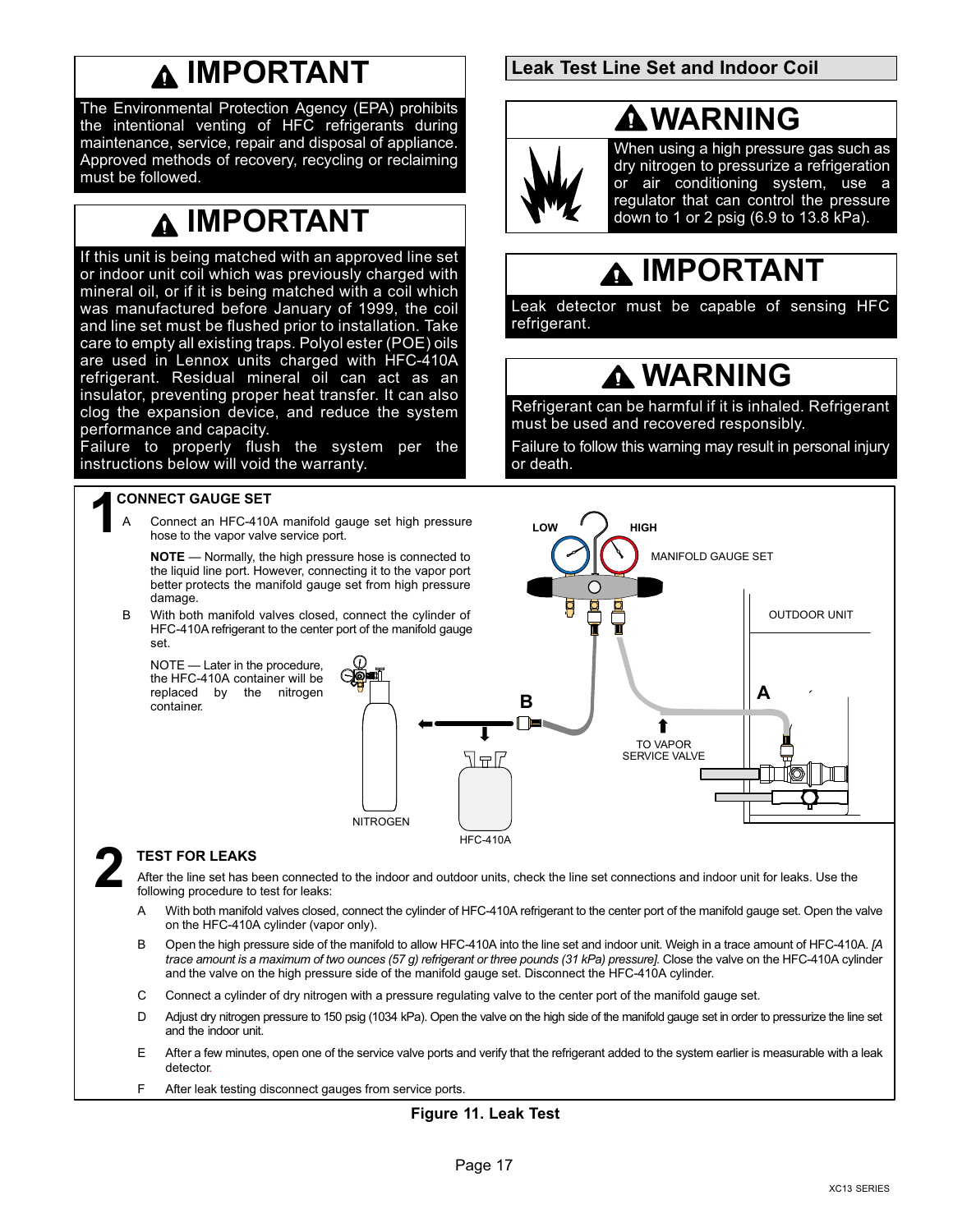# <span id="page-17-0"></span>Evacuating Line Set and Indoor Coil



Replace stem caps and secure finger tight, then tighten an additional one−sixth (1/6) of a turn as illustrated.



## Figure 12. Evacuating System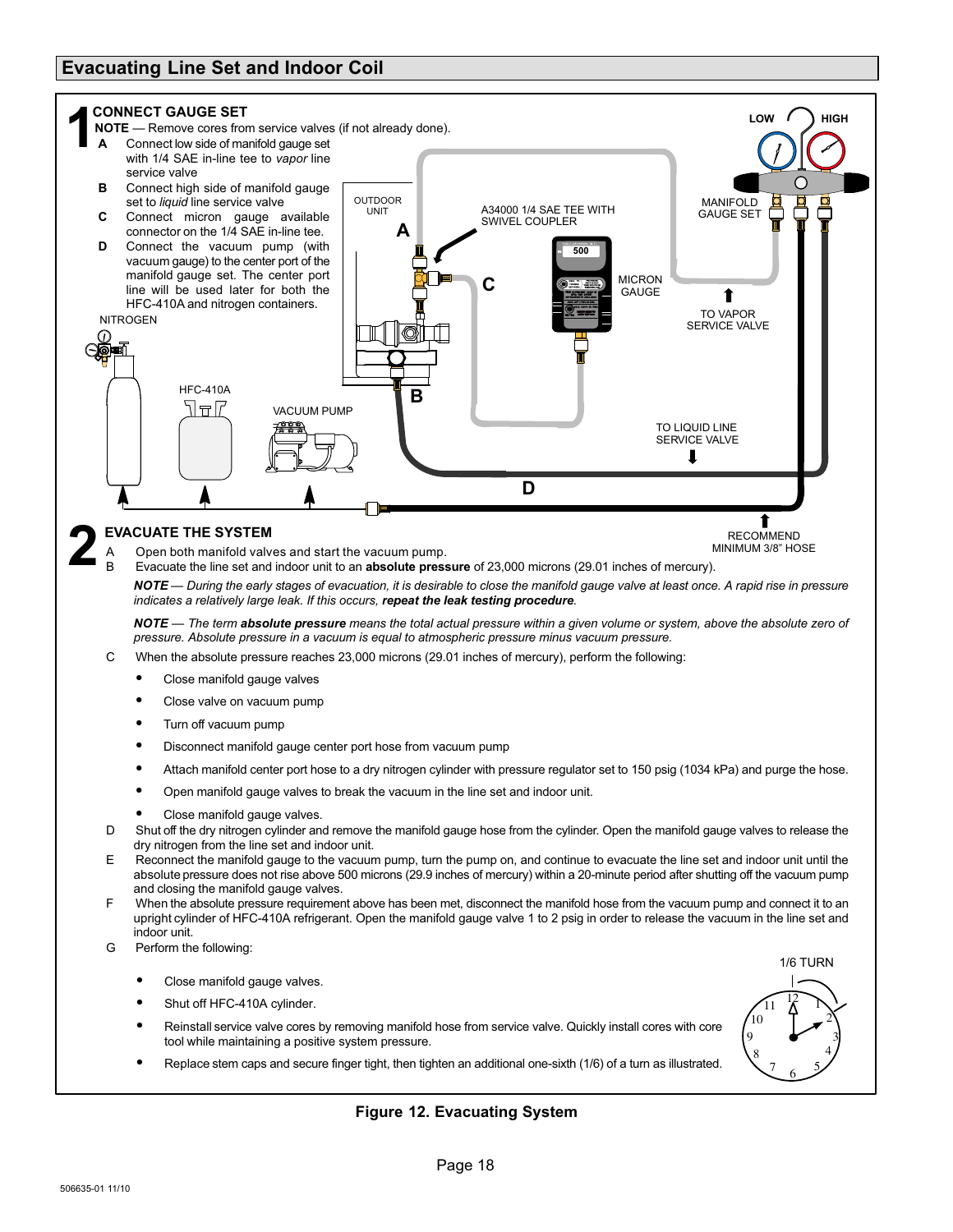# IMPORTANT

<span id="page-18-0"></span>Use a thermocouple or thermistor electronic vacuum gauge that is calibrated in microns. Use an instrument capable of accurately measuring down to 50 microns.

# WARNING

Danger of Equipment Damage. Avoid deep vacuum operation. Do not use compressors to evacuate a system. Extremely low vacuums can cause internal arcing and compressor failure. Damage caused by deep vacuum operation will void warranty.

Evacuating the system of non−condensables is critical for proper operation of the unit. Non−condensables are defined as any gas that will not condense under

# SIZE CIRCUIT AND INSTALL DISCONNECT<br>
Refer to the unit nameplate for minimum circuit ampacity, and

maximum fuse or circuit breaker (HACR per NEC). Install power wiring and properly sized disconnect switch.<br>
MAIN FUSE



NOTE - Units are approved for use only with copper conductors. Ground unit at disconnect switch or to an earth ground.

temperatures and pressures present during operation of an air conditioning system. Non−condensables and water suction combine with refrigerant to produce substances that corrode copper piping and compressor parts.

# **Electrical**

In the U.S.A., wiring must conform with current local codes and the current National Electric Code (NEC). In Canada, wiring must conform with current local codes and the current Canadian Electrical Code (CEC).

Refer to the furnace or air handler installation instructions for additional wiring application diagrams and refer to unit nameplate for minimum circuit ampacity and maximum overcurrent protection size.

### 24VAC TRANSFORMER

Use the transformer provided with the furnace or air handler for low-voltage control power (24VAC − 40 VA minimum)

### INSTALL THERMOSTAT

Install room thermostat (ordered separately) on an inside wall approximately in the center of the conditioned area and 5 feet (1.5m) from the floor. It should not be installed on an outside wall or where it can be affected by sunlight or drafts.



NOTE - 24VAC, Class II circuit connections are made in the control panel.

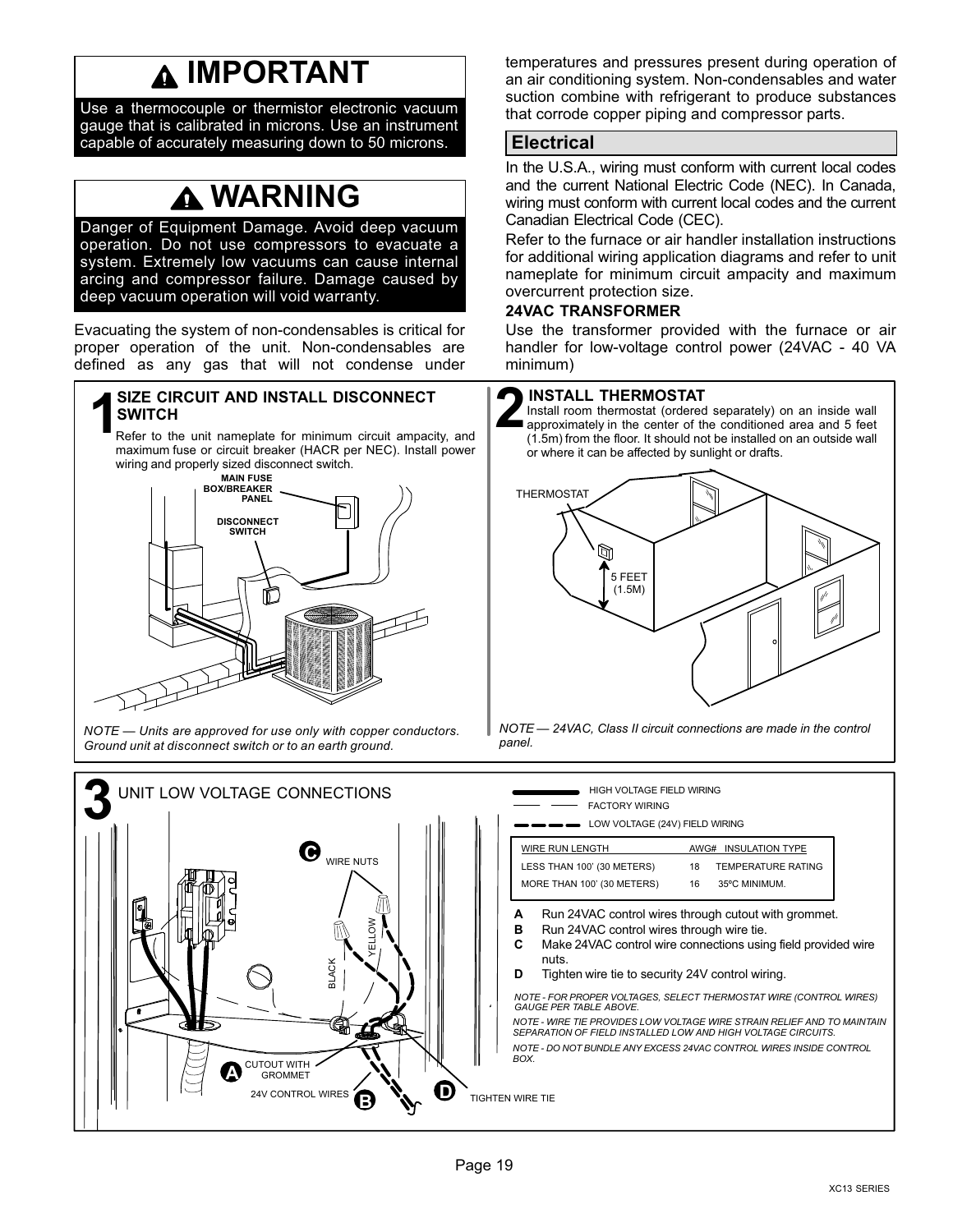





Figure 14. Typical Unit Wiring Diagram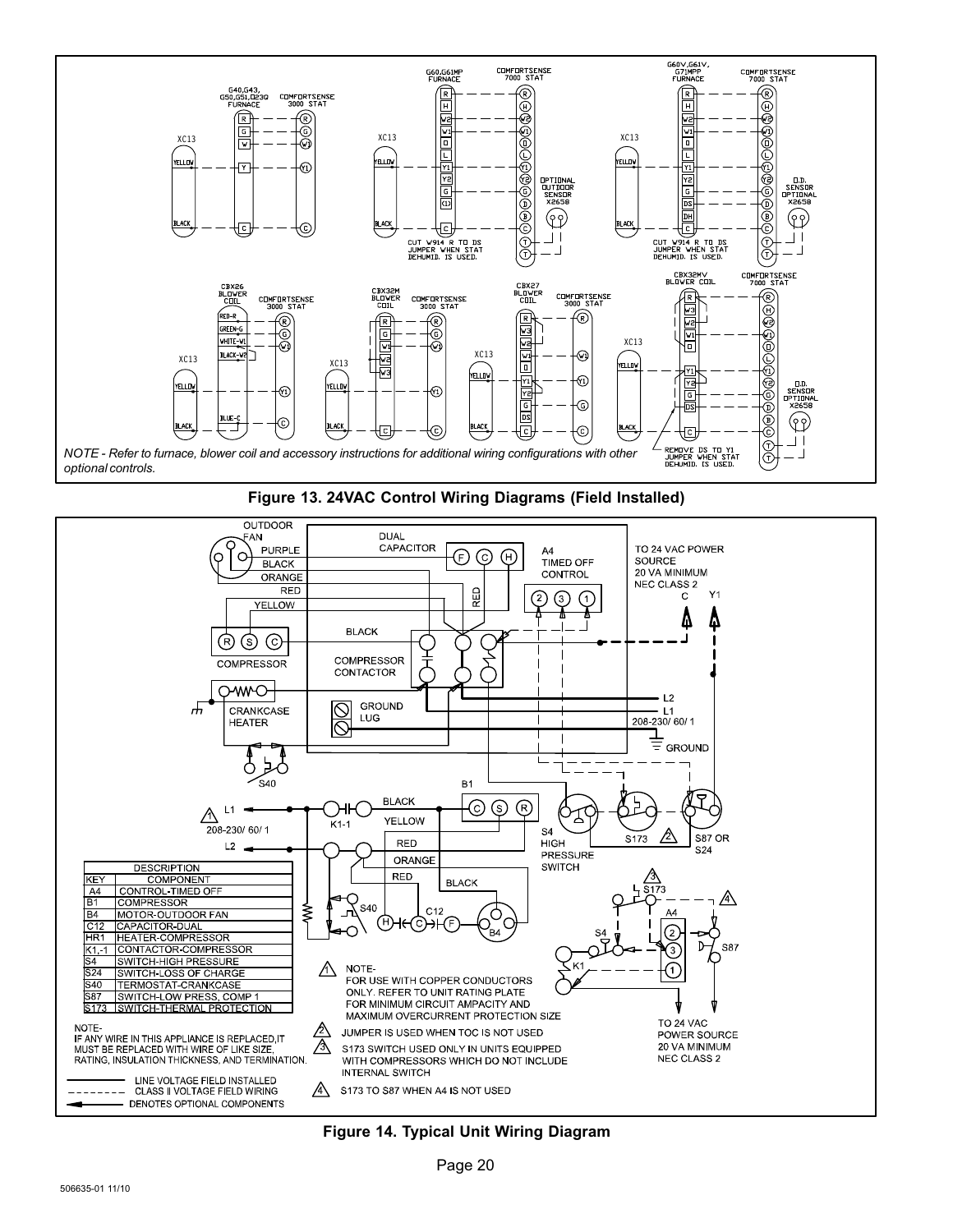

Figure 15. Typical Factory Wiring Diagram (Copland Compressor)



Figure 16. Typical Factory Wiring Diagram (Interlink Compressor)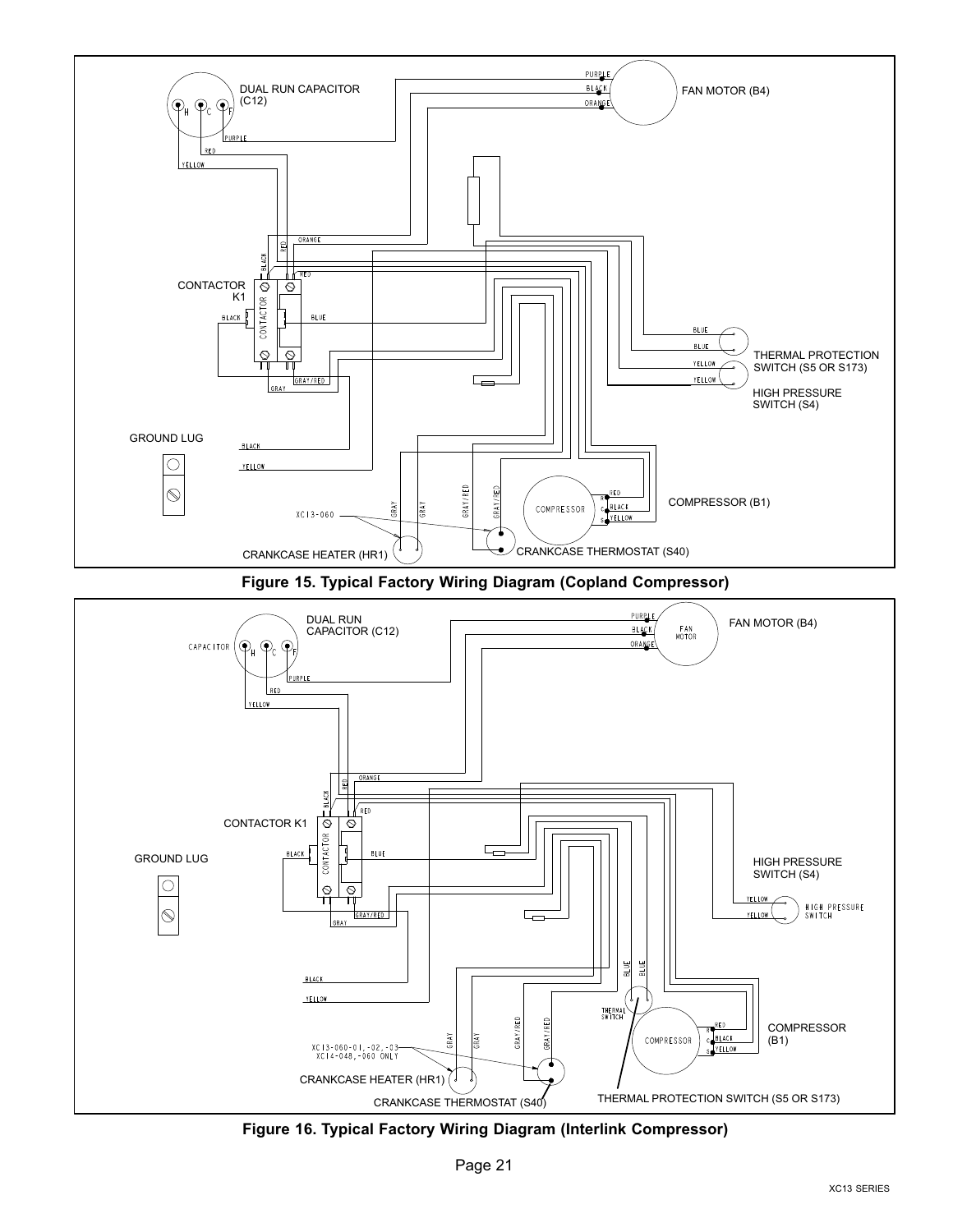# <span id="page-21-0"></span>Servicing Units Delivered Void of Charge

If the outdoor unit is void of refrigerant, clean the system using the procedure described below.

- 1. Leak check system using procedure outlined on page [17.](#page-16-0)
- 2. Evacuate the system using procedure outlined on page [18.](#page-17-0)
- 3. Use nitrogen to break the vacuum and install a new filter drier in the system.
- 4. Evacuate the system again using procedure outlined on page [18.](#page-17-0)
- 5. Weigh in refrigerant using procedure outlined in figure [20.](#page-22-0)
- 6. Monitor the system to determine the amount of moisture remaining in the oil. It may be necessary to replace the filter drier several times to achieve the required dryness level. If system dryness is not verified, the compressor will fail in the future.

# Unit Start−Up

# IMPORTANT

If unit is equipped with a crankcase heater, it should be energized 24 hours before unit start−up to prevent compressor damage as a result of slugging.

- 1. Rotate fan to check for binding.
- 2. Inspect all factory− and field−installed wiring for loose connections.
- 3. After evacuation is complete, open both the liquid and vapor line service valves to release the refrigerant charge contained in outdoor unit into the system.
- 4. Replace the stem caps and tighten to the value listed in table [1.](#page-3-0)
- 5. Check voltage supply at the disconnect switch. The voltage must be within the range listed on the unit's nameplate. If not, do not start the equipment until you have consulted with the power company and the voltage condition has been corrected.
- 6. Set the thermostat for a cooling demand. Turn on power to the indoor indoor unit and close the outdoor unit disconnect switch to start the unit.
- 7. Recheck voltage while the unit is running. Power must be within range shown on the nameplate.
- 8. Check system for sufficient refrigerant by using the procedures listed under System Charge.

# System Refrigerant

This section outlines procedures for:

- 1. Connecting gauge set for testing and charging;
- 2. Checking and adjusting indoor airflow;
- 3. Adding or removing refrigerant.



### Figure 17. Gauge Set Setup and Connections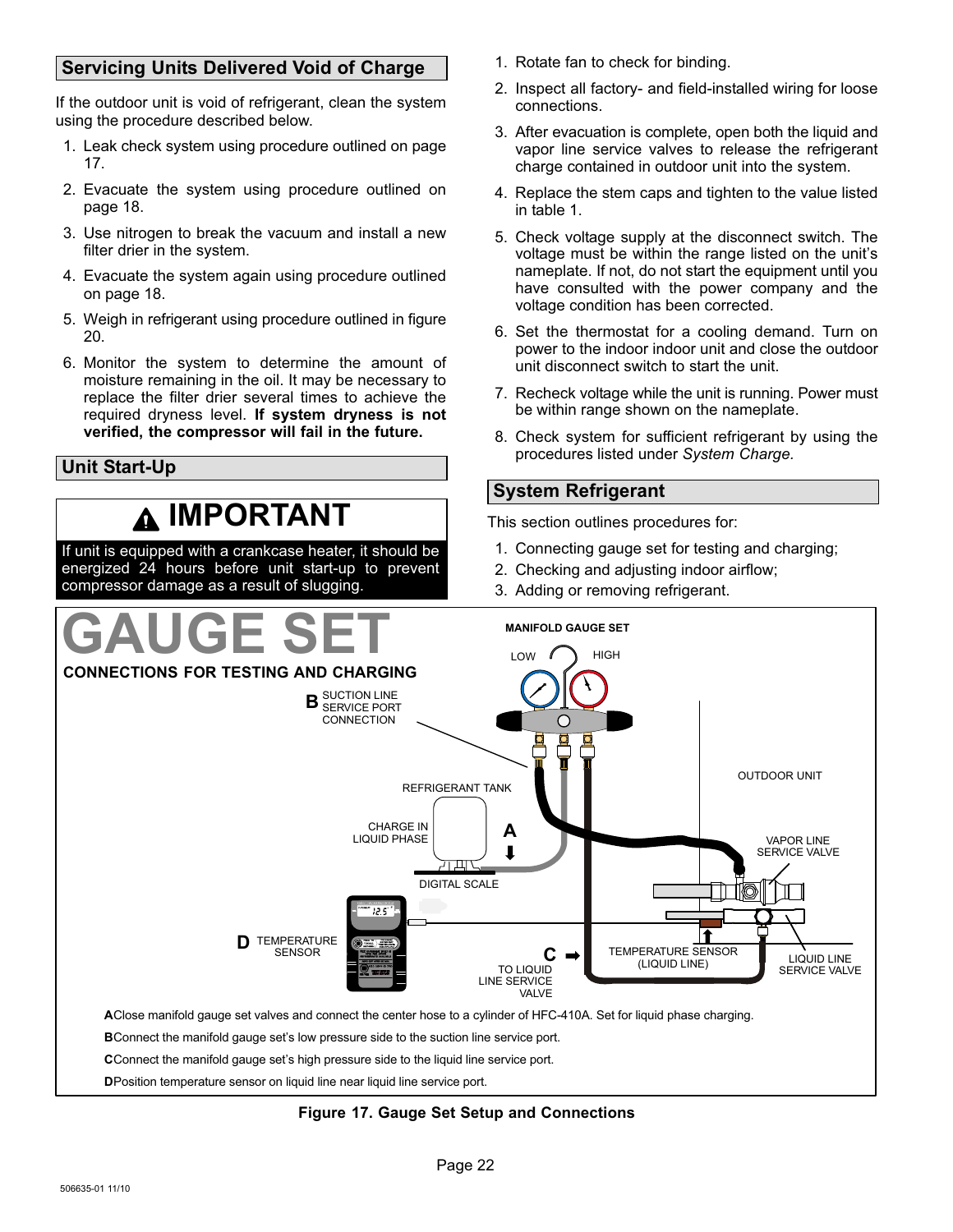#### <span id="page-22-0"></span>WHEN TO CHARGE?

- Warm weather best
- Can charge in colder weather

CHARGE METHOD? Determine by:

- Metering device type
- Outdoor ambient temperature

#### REQUIREMENTS:

- Sufficient heat load in structure
- Indoor temperature between 70-80ºF (21−26ºC)
- Manifold gauge set connected to unit
- Thermometers:
	- to measure outdoor ambient temperature
	- to measure liquid line temperature
	- to measure suction line temperature



### Figure 18. Determining Charge Method

### CHECKING AIR FLOW AT INDOOR COIL



**1. Determine the desired DT**—Measure entering air temperature using dry bulb (A) and wet bulb (B). **D**T is the intersecting value of A and B in the table (see triangle).

2. Find temperature drop across coil—Measure the coil's dry bulb entering and leaving air temperatures (A and C). Temperature Drop Formula:  $(T_{Drop}) = A$  minus C.

3. Determine if fan needs adjustment—If the difference between the measured T<sub>Drop</sub> and the desired DT (T<sub>Drop</sub>-DT) is within  $\pm 3^{\circ}$ , no adjustment is needed. See examples: Assume **D**T = 15 and A temp.  $= 72^{\circ}$ , these **C** temperatures would necessitate stated actions:

|            |                                                                   |  |  |  |  | $C^{\circ}$ T <sub>Drop</sub> - DT = ${}^{\circ}$ F ACTION |  |  |  |  |
|------------|-------------------------------------------------------------------|--|--|--|--|------------------------------------------------------------|--|--|--|--|
| $53^\circ$ |                                                                   |  |  |  |  | $19 - 15 = 4$ Increase the airflow                         |  |  |  |  |
| 58°        |                                                                   |  |  |  |  | 14 – 15 = -1 (within $\pm 3^{\circ}$ range) no change      |  |  |  |  |
| $62^\circ$ |                                                                   |  |  |  |  | $10 - 15 = -5$ Decrease the airflow                        |  |  |  |  |
|            | 4. Adjust the fan speed-See indoor unit instructions to increase/ |  |  |  |  |                                                            |  |  |  |  |

decrease fan speed.

Changing air flow affects all temperatures; recheck temperatures to confirm that the temperature drop and DT are within +3º.

### Figure 19. Checking Indoor Airflow over Evaporator Coil using Delta−T Chart

#### CALCULATING SYSTEM CHARGE FOR OUTDOOR UNIT VOID OF CHARGE

If the system is void of refrigerant, first, locate and repair any leaks and then weigh in the refrigerant charge into the unit. To calculate the total refrigerant charge: Adjust amount. for variation

| <b>WEIGH IN</b><br><b>CHARGING METHOD</b><br>$64^{\circ}$ F (17.7 $^{\circ}$ C) and Below | LENNOX<br>PALLAS, TEXAS<br>MAI TEACHRAINIC<br>RIN PPYYMINININI<br>OTAGLARAS HECULENIA<br>FACEORY ONABO<br>M AM REG<br># use 9 oct.<br><b>BJCORDA BATEC</b><br><b>NOMBAS VOLT/5 653</b><br>2M<br>COMPRESSOR<br>PANADOOR<br><b>AGSARITY</b><br><b>BOAT CAR ON CAT BOAT</b> |                             | 1.41<br>in line set length listed on<br>line set length table below.<br><b>Refrigerant Charge per Line Set Length</b>              | Total charge                                                             |
|-------------------------------------------------------------------------------------------|--------------------------------------------------------------------------------------------------------------------------------------------------------------------------------------------------------------------------------------------------------------------------|-----------------------------|------------------------------------------------------------------------------------------------------------------------------------|--------------------------------------------------------------------------|
|                                                                                           | ւ⊕ա                                                                                                                                                                                                                                                                      |                             |                                                                                                                                    |                                                                          |
|                                                                                           | ATMILIARY COMMUNICATION<br>$\circledS$<br>離る                                                                                                                                                                                                                             | Liquid Line Set<br>Diameter |                                                                                                                                    | Ounces per 5 feet (g per 1.5 m) adjust from 15 feet (4.6<br>m) line set* |
|                                                                                           |                                                                                                                                                                                                                                                                          | $3/8$ " (9.5 mm)            |                                                                                                                                    | 3 ounce per 5' (85 g per 1.5 m)                                          |
|                                                                                           |                                                                                                                                                                                                                                                                          |                             | *If line length is greater than 15 ft. (4.6 m), add this amount. If line length is less than 15 ft. (4.6 m), subtract this amount. |                                                                          |

NOTE — Insulate liquid line when it is routed through areas where the surrounding ambient temperature could become higher than the temperature of the liquid line or when pressure drop is equal to or greater than 20 psig.

NOTE — The above nameplate is for illustration purposes only. Go to actual nameplate on outdoor unit for charge information.

#### Figure 20. Using HFC−410A Weigh In Method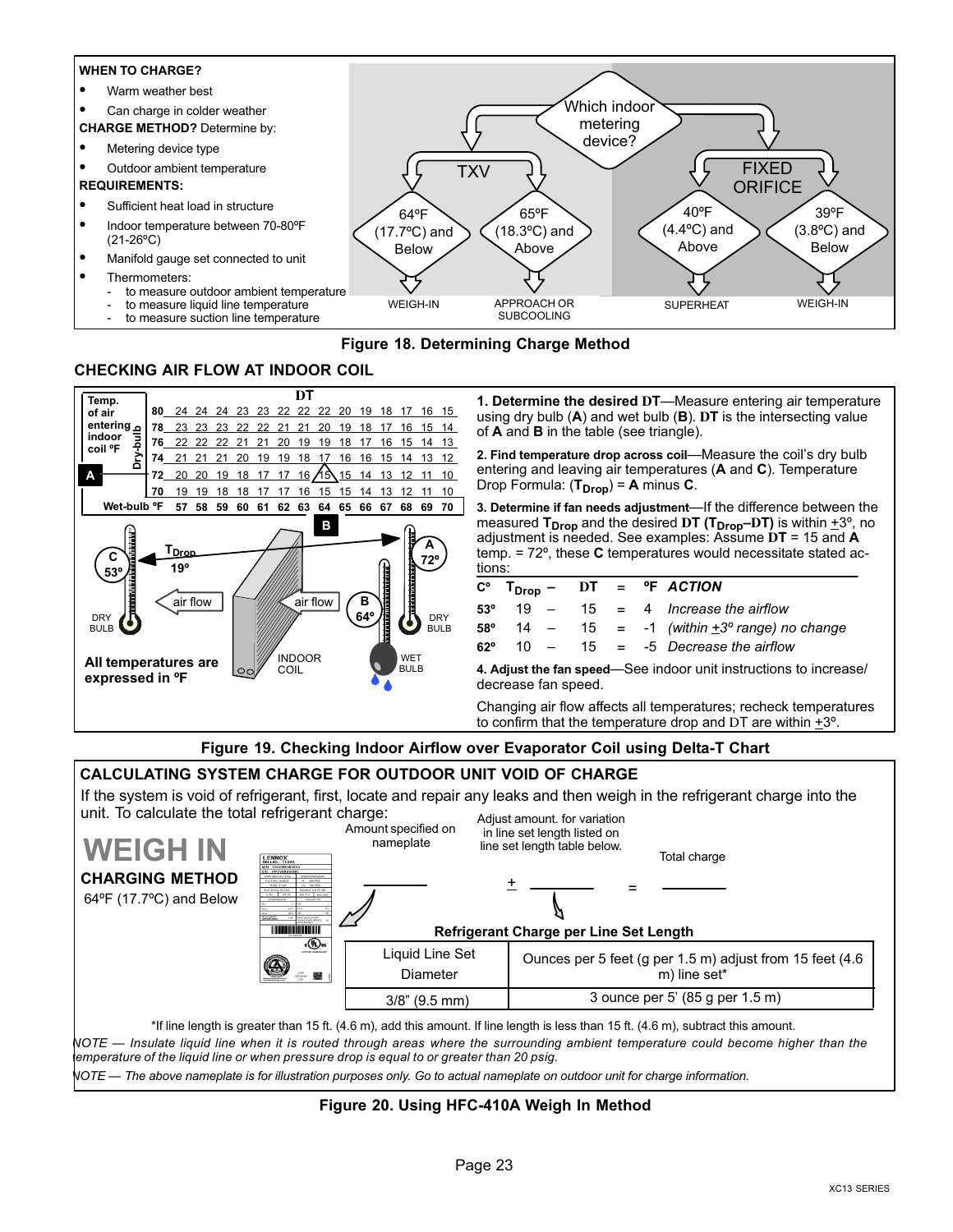

### Figure 21. Using HFC−410A Approach (TXV) Charge Method



Figure 22. Using HFC−410A Subcooling (TXV) Charge Method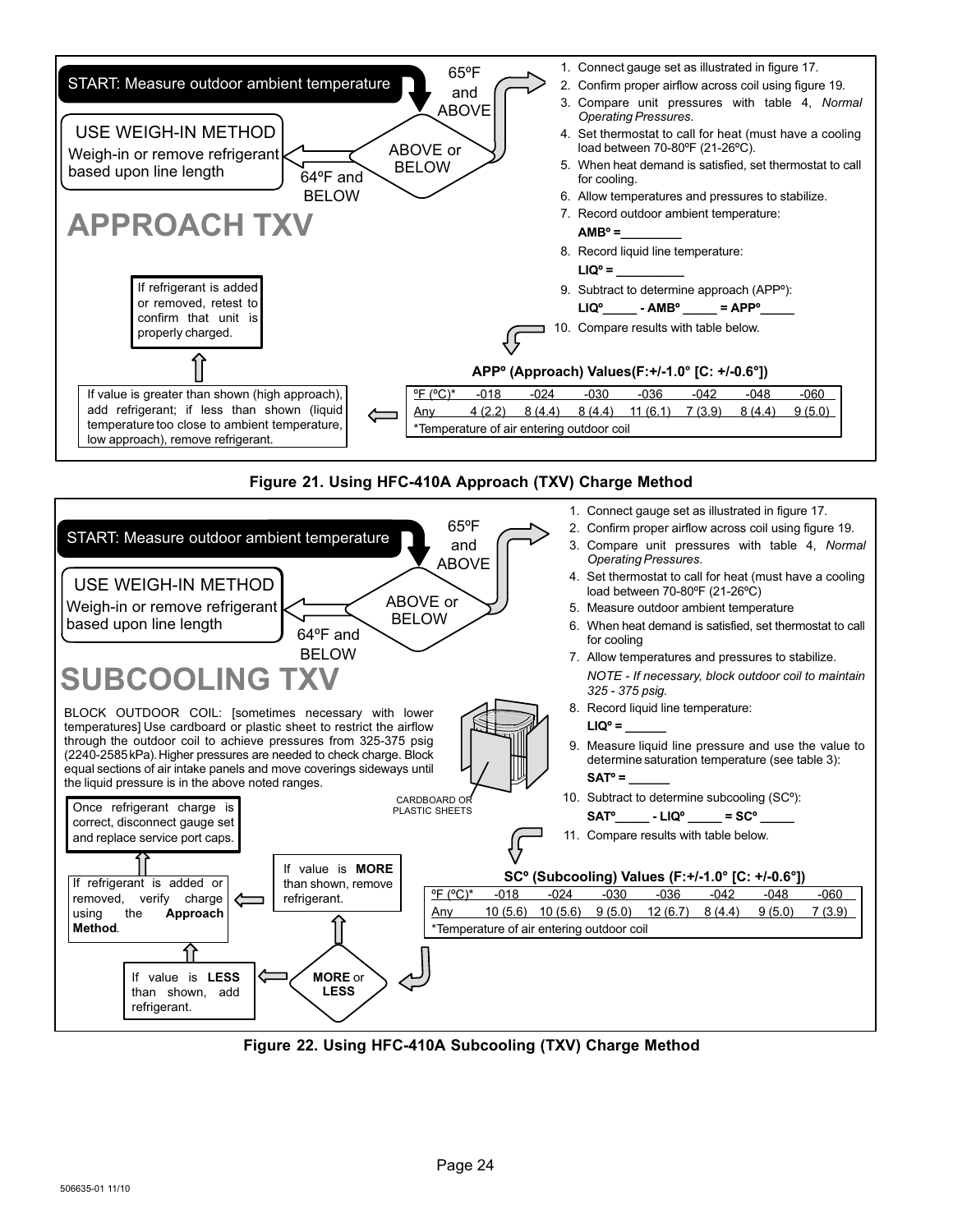<span id="page-24-0"></span>

### Figure 23. Using HFC−410A Superheat (Fixed Orifice) Charge Method Table 3. HFC−410A Temperature (°F) − Pressure (Psig)

| °F | Psig  | °F | Psig  | °F | Psig  | °F | Psig  | °F  | Psig  | °F  | Psig  | °F  | <b>Psig</b> | °F  | <b>Psig</b> |
|----|-------|----|-------|----|-------|----|-------|-----|-------|-----|-------|-----|-------------|-----|-------------|
| 32 | 100.8 | 48 | 137.1 | 63 | 178.5 | 79 | 231.6 | 94  | 290.8 | 110 | 365.0 | 125 | 445.9       | 141 | 545.6       |
| 33 | 102.9 | 49 | 139.6 | 64 | 181.6 | 80 | 235.3 | 95  | 295.1 | 111 | 370.0 | 126 | 451.8       | 142 | 552.3       |
| 34 | 105.0 | 50 | 142.2 | 65 | 184.3 | 81 | 239.0 | 96  | 299.4 | 112 | 375.1 | 127 | 457.6       | 143 | 559.1       |
| 35 | 107.1 | 51 | 144.8 | 66 | 187.7 | 82 | 242.7 | 97  | 303.8 | 113 | 380.2 | 128 | 463.5       | 144 | 565.9       |
| 36 | 109.2 | 52 | 147.4 | 67 | 190.9 | 83 | 246.5 | 98  | 308.2 | 114 | 385.4 | 129 | 469.5       | 145 | 572.8       |
| 37 | 111.4 | 53 | 150.1 | 68 | 194.1 | 84 | 250.3 | 99  | 312.7 | 115 | 390.7 | 130 | 475.6       | 146 | 579.8       |
| 38 | 113.6 | 54 | 152.8 | 69 | 197.3 | 85 | 254.1 | 100 | 317.2 | 116 | 396.0 | 131 | 481.6       | 147 | 586.8       |
| 39 | 115.8 | 55 | 155.5 | 70 | 200.6 | 86 | 258.0 | 101 | 321.8 | 117 | 401.3 | 132 | 487.8       | 148 | 593.8       |
| 40 | 118.0 | 56 | 158.2 | 71 | 203.9 | 87 | 262.0 | 102 | 326.4 | 118 | 406.7 | 133 | 494.0       | 149 | 601.0       |
| 41 | 120.3 | 57 | 161.0 | 72 | 207.2 | 88 | 266.0 | 103 | 331.0 | 119 | 412.2 | 134 | 500.2       | 150 | 608.1       |
| 42 | 122.6 | 58 | 163.9 | 73 | 210.6 | 89 | 270.0 | 104 | 335.7 | 120 | 417.7 | 135 | 506.5       | 151 | 615.4       |
| 43 | 125.0 | 59 | 166.7 | 74 | 214.0 | 90 | 274.1 | 105 | 340.5 | 121 | 423.2 | 136 | 512.9       | 152 | 622.7       |
| 44 | 127.3 | 60 | 169.6 | 75 | 217.4 | 91 | 278.2 | 106 | 345.3 | 122 | 428.8 | 137 | 519.3       | 153 | 630.1       |
| 45 | 129.7 | 61 | 172.6 | 76 | 220.9 | 92 | 282.3 | 107 | 350.1 | 123 | 434.5 | 138 | 525.8       | 154 | 637.5       |
| 46 | 132.2 | 62 | 175.4 | 77 | 224.4 | 93 | 286.5 | 108 | 355.0 | 124 | 440.2 | 139 | 532.4       | 155 | 645.0       |
| 47 | 134.6 |    |       | 78 | 228.0 |    |       | 109 | 360.0 |     |       | 140 | 539.0       |     |             |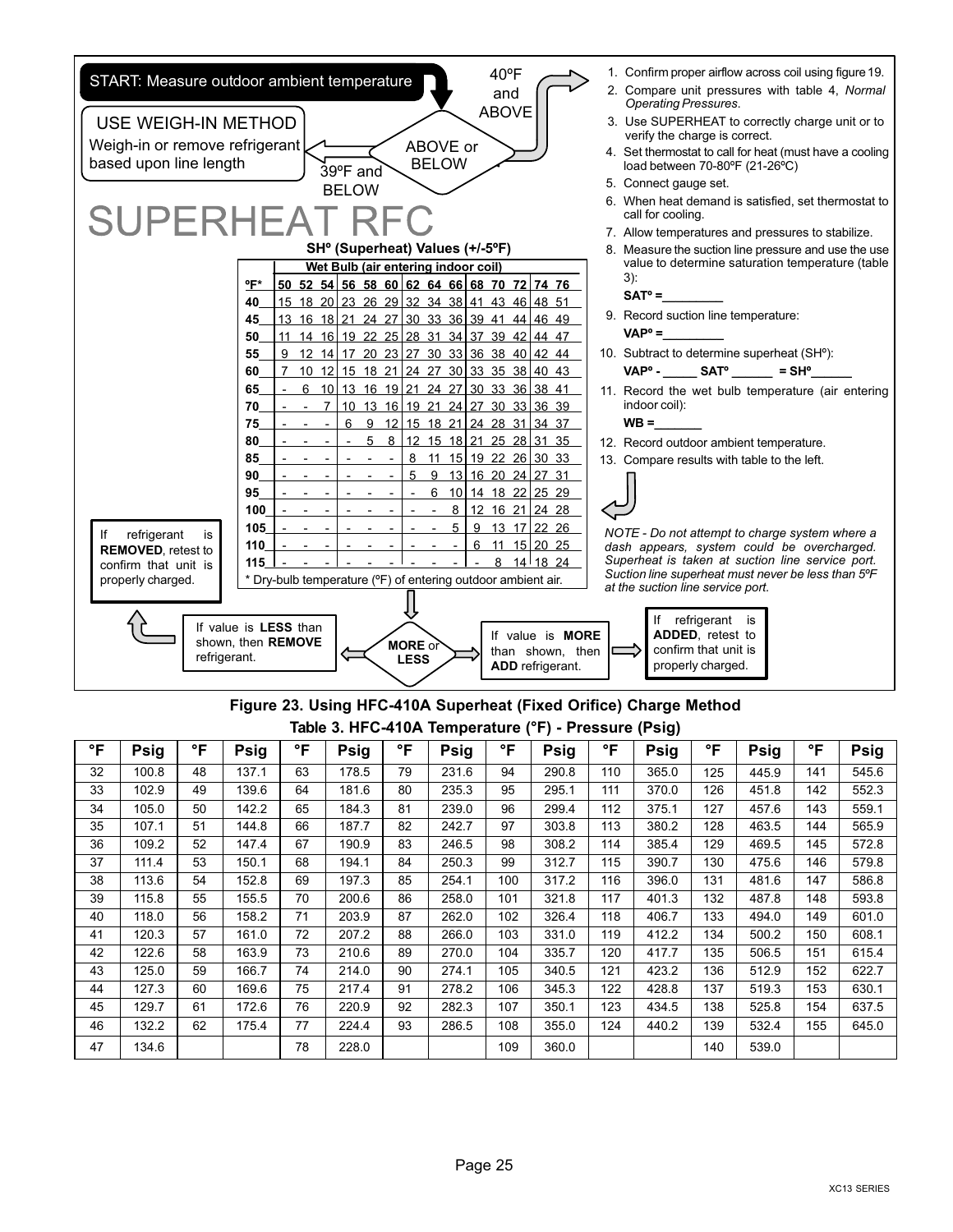### Table 4. Normal Operating Pressures (Liquid +10 and Suction +5 psig)

# <span id="page-25-0"></span>IMPORTANT

Use this table to perform maintenance checks; it is not a procedure for charging the system. Minor variations in these pressures may be due to differences in installations. Significant deviations could mean that the system is not properly charged or that a problem exists with some component in the system.

| <b>XC13</b>                                       | $-018$                                        | $-024$    | $-030$    | $-036$    | -042      | $-048$    | -060                  |  |  |  |
|---------------------------------------------------|-----------------------------------------------|-----------|-----------|-----------|-----------|-----------|-----------------------|--|--|--|
| $\mathrm{P}F$ (°C) *                              | Liquid Line Pressure / Vapor Line Pressure ** |           |           |           |           |           |                       |  |  |  |
| <b>Expansion Valve</b>                            |                                               |           |           |           |           |           |                       |  |  |  |
| 65 (18)                                           | 233 / 132                                     | 244 / 137 | 248 / 127 | 263/135   | 235 / 128 | 235/132   | 241/130               |  |  |  |
| 70 (21)                                           | 251/133                                       | 263 / 138 | 263/131   | 281/138   | 249 / 129 | 254 / 132 | 260 / 130             |  |  |  |
| 75 (24)                                           | 265 / 133                                     | 285 / 139 | 284 / 132 | 302 / 140 | 268 / 130 | 276 / 134 | 280 / 132             |  |  |  |
| 80 (26)                                           | 292 / 135                                     | 307 / 140 | 307/134   | 325 / 142 | 290 / 132 | 298 / 134 | 299 / 134             |  |  |  |
| 85 (29)                                           | 314 / 136                                     | 329 / 141 | 330/135   | 349 / 142 | 313/133   | 323/135   | 321 / 135             |  |  |  |
| 90 (32)                                           | 338 / 137                                     | 354 / 142 | 355 / 136 | 375 / 143 | 337 / 134 | 350 / 137 | 344 / 134             |  |  |  |
| 95 (35)                                           | 362 / 138                                     | 379 / 143 | 380/137   | 404 / 144 | 364 / 134 | 377/138   | 371/135               |  |  |  |
| 100 (38)                                          | 388 / 140                                     | 404 / 144 | 407/138   | 433 / 145 | 389 / 135 | 406 / 140 | $\frac{1}{400}$ / 137 |  |  |  |
| 105(41)                                           | 415 / 141                                     | 438 / 145 | 434 / 139 | 462 / 147 | 416 / 136 | 430 / 141 | 428 / 139             |  |  |  |
| 110 (43)                                          | 444 / 142                                     | 464 / 147 | 465 / 141 | 494 / 149 | 445 / 137 | 464 / 142 | 458 / 141             |  |  |  |
| 115 (46)                                          | 475 / 143                                     | 495 / 148 | 497 / 142 | 527 / 150 | 473 / 139 | 495 / 143 | 484 / 142             |  |  |  |
| <b>Fixed Orifice</b>                              |                                               |           |           |           |           |           |                       |  |  |  |
| 65 (18)                                           | 233/121                                       | 246 / 126 | 245 / 123 | 261/134   | 236 / 119 | 247 / 125 | 248 / 124             |  |  |  |
| 70 (21)                                           | 250 / 124                                     | 265 / 129 | 265 / 126 | 281/136   | 250 / 121 | 266 / 128 | 266 / 126             |  |  |  |
| 75 (24)                                           | 270 / 128                                     | 286 / 132 | 286 / 129 | 301 / 138 | 269 / 124 | 286 / 131 | 288 / 130             |  |  |  |
| 80 (26)                                           | 291/131                                       | 307 / 135 | 308 / 132 | 324 / 140 | 290 / 127 | 307/133   | 309 / 133             |  |  |  |
| 85 (29)                                           | 313/134                                       | 330 / 137 | 331/135   | 346 / 142 | 312/130   | 329 / 135 | 330 / 135             |  |  |  |
| 90 (32)                                           | 335 / 136                                     | 353 / 140 | 355 / 138 | 371/144   | 334 / 133 | 353 / 138 | 354 / 138             |  |  |  |
| 95 (35)                                           | 359 / 138                                     | 378 / 142 | 380/140   | 396 / 146 | 360 / 136 | 377 / 140 | 377 / 140             |  |  |  |
| 100 (38)                                          | 383 / 140                                     | 402 / 143 | 405 / 142 | 422 / 148 | 385 / 139 | 403/142   | 406 / 142             |  |  |  |
| 105 (41)                                          | 409 / 142                                     | 428 / 145 | 431 / 144 | 448 / 150 | 413/141   | 428 / 144 | 431 / 144             |  |  |  |
| 110(43)                                           | 436 / 145                                     | 456 / 147 | 458 / 146 | 477 / 151 | 438 / 143 | 455 / 146 | 457 / 146             |  |  |  |
| 115 (46)                                          | 464 / 147                                     | 486 / 149 | 487 / 148 | 506 / 153 | 466 / 145 | 483/147   | 484 / 148             |  |  |  |
| *Temperature of the air entering the outside coil |                                               |           |           |           |           |           |                       |  |  |  |

\*Temperature of the air entering the outside coil.

\*\*Typical pressures; indoor unit match up, indoor air quality equipment, and indoor load causes pressure variance

### UNIT COMPONENTS

# IMPORTANT

Some scroll compressor have internal vacuum protector that will unload scrolls when suction pressure goes below 20 psig. A hissing sound will be heard when the compressor is running unloaded. Protector will reset when low pressure in system is raised above 40 psig. DO NOT REPLACE COMPRESSOR.

#### High Pressure Switch (S4)

XC13 units are equipped with a high-pressure switch that is located in the liquid line of the compressor as illustrated in Unit Dimensions on page [2](#page-1-0). The switch is a Single Pole, Single Throw (SPST), manual−reset switch with red cap that is normally closed and removes power from the compressor when discharge pressure rises above factory setting at 590  $\pm$  10 psi.

#### Thermal Protection Switch (S5) — Discharge Line Mounted

Some XC13 units are equipped with a discharge line mounted temperature switch that prevents compressor damage due to loss of charge. The switch is located on the discharge line (see figure 1 for location). When the switch senses a discharge line temperature of 220°F +/−5°F, it opens to shut off compressor operation. The auto−reset switch closes when the discharge line temperature drops below 180°F +/−9°F and the compressor is re−energized. This single−pole, single−throw (SPST) bi−metallic switch is wired in series with the 24V Y input signal to control compressor operation.

#### Thermal Protection Switch (S173) — Compressor **Mounted**

Some XC13 units are equipped with a compressor mounted normally closed temperature switch that prevents compressor damage due to overheating caused by internal friction. The switch is located on top of the compressor casing (see figure 1). This switch senses the compressor casing temperature and opens at 239−257°F (115°C−125°C) to shut off compressor operation. The auto−reset switch closes when the compressor casing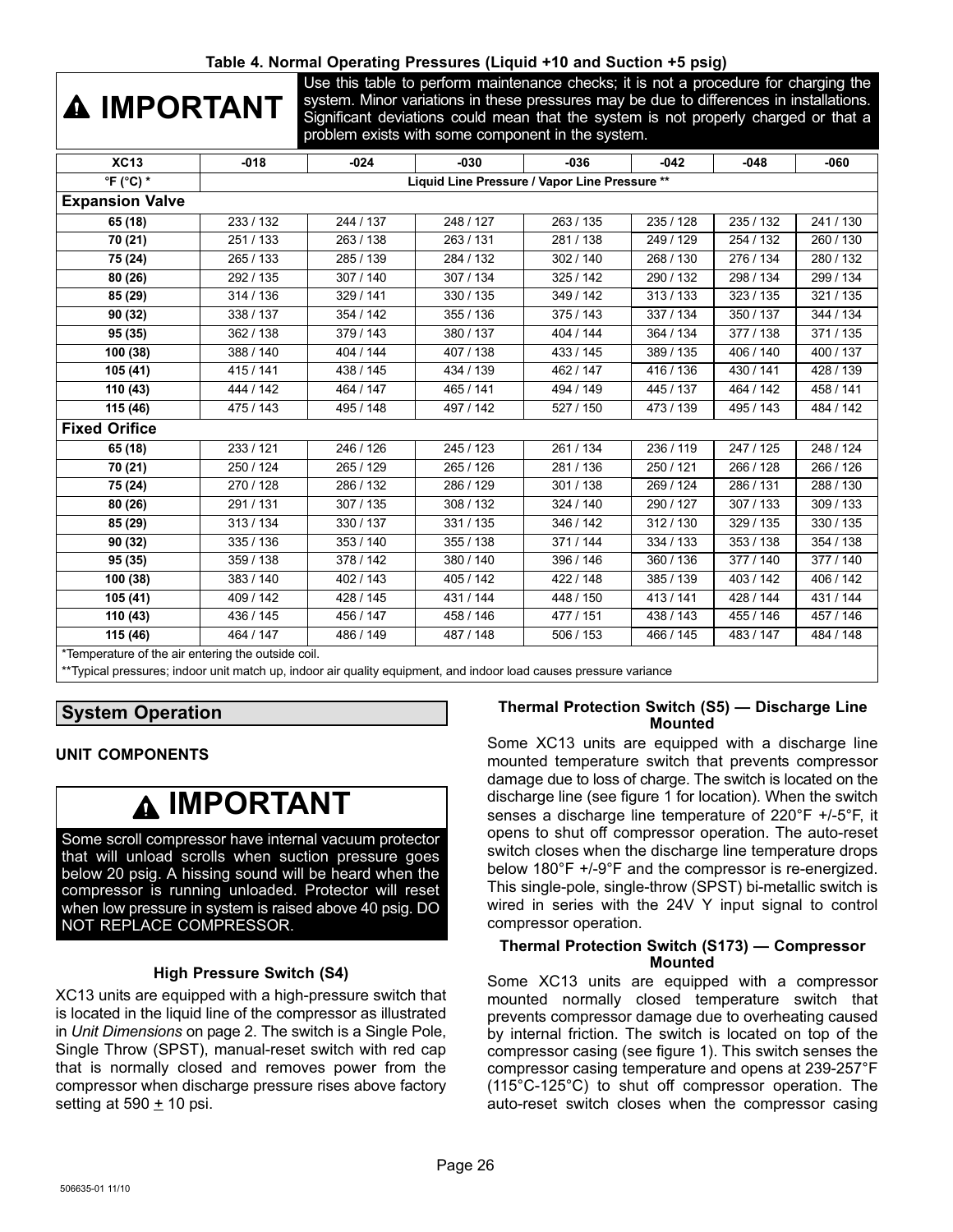<span id="page-26-0"></span>temperature falls to 151−187°F (66°C−86°C), and the compressor is re−energized. This single−pole, single−throw (SPST) bi−metallic switch is wired in series with the 24V Y input signal to control compressor operation.

### Crankcase Heater Thermostat (S40) (−060 only)

Compressor in the above reference units are equipped with a 70 watt, belly band type crankcase heater. HR1 prevents liquid from accumulating in the compressor. HR1 is controlled by a thermostat located on the liquid line. When liquid line temperature drops below 50°F the thermostat closes energizing HR1. The thermostat will open, de−energizing HR1 once liquid line temperature reaches 70°F .

#### Liquid Line Filter Drier

A filter drier is factory-installed as illustrated in Unit Dimensions on page [2](#page-1-0), with each XC13 unit to ensure a clean, moisture−free system. A replacement filter drier is available from Lennox. Refer to Lennox Repair Part Program.

### **Maintenance**

### DEALER

Maintenance and service must be performed by a qualified installer or service agency. At the beginning of each cooling season, the system should be checked as follows:

#### Outdoor Unit

- 1. Clean and inspect the outdoor coil. The coil may be flushed with a water hose. Ensure the power is turned off before you clean the coil.
- 2. Outdoor fan motor is prelubricated and sealed. No further lubrication is needed.
- 3. Visually inspect connecting lines and coils for evidence of oil leaks.
- 4. Check wiring for loose connections.
- 5. Check for correct voltage at the unit (with the unit operating).
- 6. Check amp−draw outdoor fan motor.

### UNIT NAMEPLATE: \_\_\_\_\_\_\_\_\_\_ ACTUAL: \_\_

NOTE − If owner reports insufficient cooling, the unit should be gauged and refrigerant charge checked.

#### Outdoor Coil

It may be necessary to flush the outdoor coil more frequently if it is exposed to substances which are corrosive or which block airflow across the coil (e.g., pet urine, cottonwood seeds, fertilizers, fluids that may contain high levels of corrosive chemicals such as salts)

- Outdoor Coil The outdoor coil may be flushed with a water hose.
- Outdoor Coil (Sea Coast) Moist air in ocean locations can carry salt, which is corrosive to most metal. Units that are located near the ocean require frequent inspections and maintenance. These inspections will determine the necessary need to wash the unit including the outdoor coil. Consult your installing contractor for proper intervals/procedures for your geographic area or service contract.

#### INDOOR UNIT

- 1. Clean or change filters.
- 2. Adjust blower speed for cooling. Measure the pressure drop over the coil to determine the correct blower CFM. Refer to the unit information service manual for pressure drop tables and procedure.
- 3. Check blower drive belt for wear and proper tension.
- 4. Check all wiring for loose connections
- 5. Check for correct voltage at unit (blower operating).
- 6. Check amp−draw on blower motor.

### UNIT NAMEPLATE: \_\_\_\_\_\_\_\_\_\_ ACTUAL: \_\_\_\_\_\_\_\_\_

#### INDOOR COIL

- 1. Clean coil, if necessary.
- 2. Check connecting lines and coils for signs of oil leaks.
- 3. Check condensate line and clean, if necessary.

### HOMEOWNER

Cleaning of the outdoor unit's coil should be performed by a trained service technician. Contact your dealer and set up a schedule (preferably twice a year, but at least once a year) to inspect and service your outdoor unit. The following maintenance may be performed by the homeowner.

# IMPORTANT

Sprinklers and soaker hoses should not be installed where they could cause prolonged exposure to the outdoor unit by treated water. Prolonged exposure of the unit to treated water (i.e., sprinkler systems, soakers, waste water, etc.) will corrode the surface of steel and aluminum parts and diminish performance and longevity of the unit.

#### Outdoor Coil

The outdoor unit must be properly maintained to ensure its proper operation.

- Please contact your dealer to schedule proper inspection and maintenance for your equipment.
- Make sure no obstructions restrict airflow to the outdoor unit.
- Grass clippings, leaves, or shrubs crowding the unit can cause the unit to work harder and use more energy.
- Keep shrubbery trimmed away from the unit and periodically check for debris which collects around the unit.

Cleaning of the outdoor unit's coil should be performed by a trained service technician. Contact your dealer and set up a schedule (preferably twice a year, but at least once a year) to inspect and service your outdoor unit.

#### Routine Maintenance

In order to ensure peak performance, your system must be properly maintained. Clogged filters and blocked airflow prevent your unit from operating at its most efficient level.

1. Air Filter  $-$  Ask your Lennox dealer to show you where your indoor unit's filter is located. It will be either